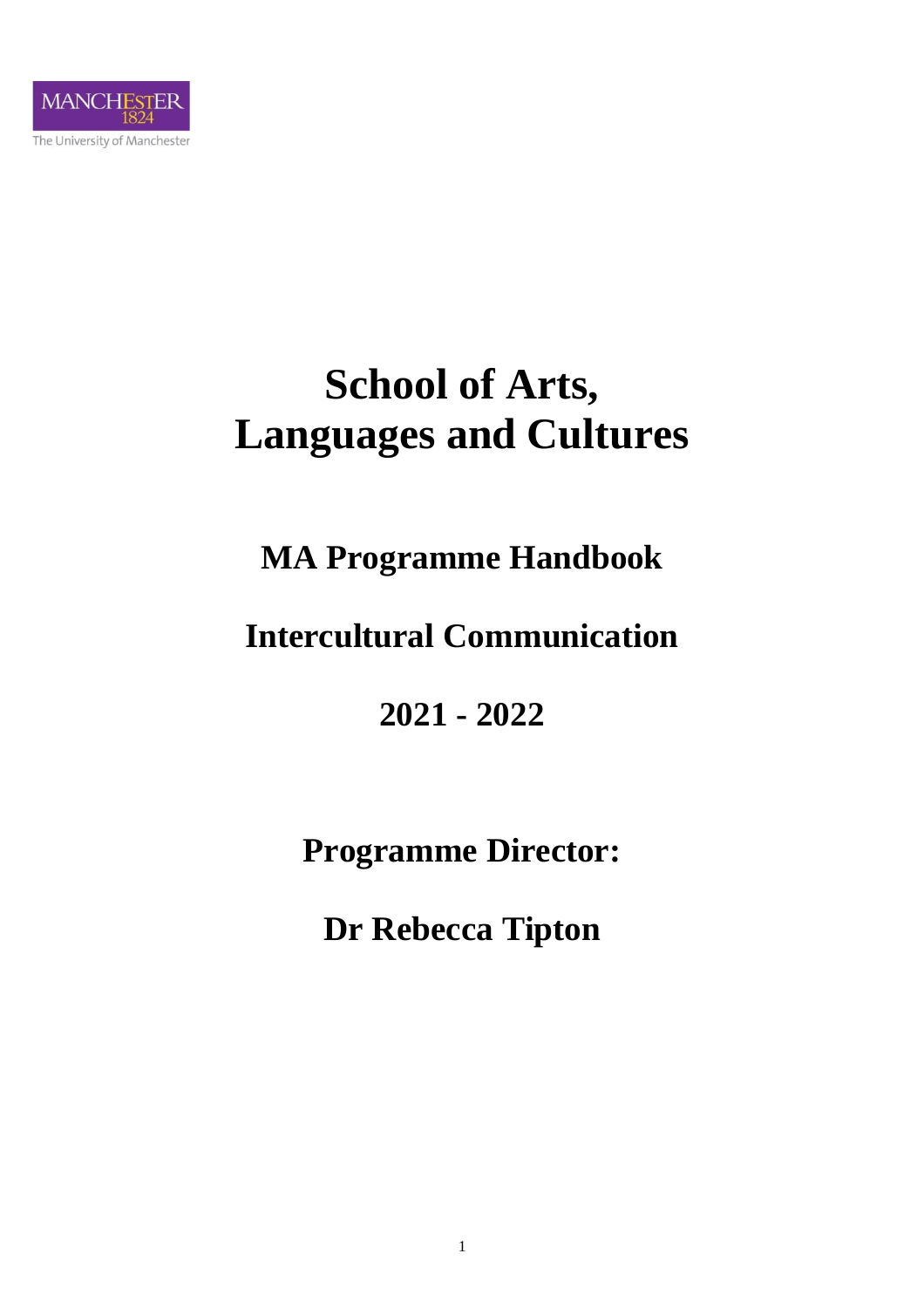First edition, September 2021

Please note, some information is subject to change. For updates, please check our web page: <http://www.alc.manchester.ac.uk/studentintranet/>

**This Programme Handbook contains information relevant to the MA in Intercultural Communication. Information relevant to all postgraduate taught programmes in the School of Arts, Languages and Cultures (SALC) can be found in the Postgraduate Taught Handbook which should be read and used as a reference in conjunction with this Handbook. The School Handbook is available online here:<http://www.alc.manchester.ac.uk/studentintranet/>**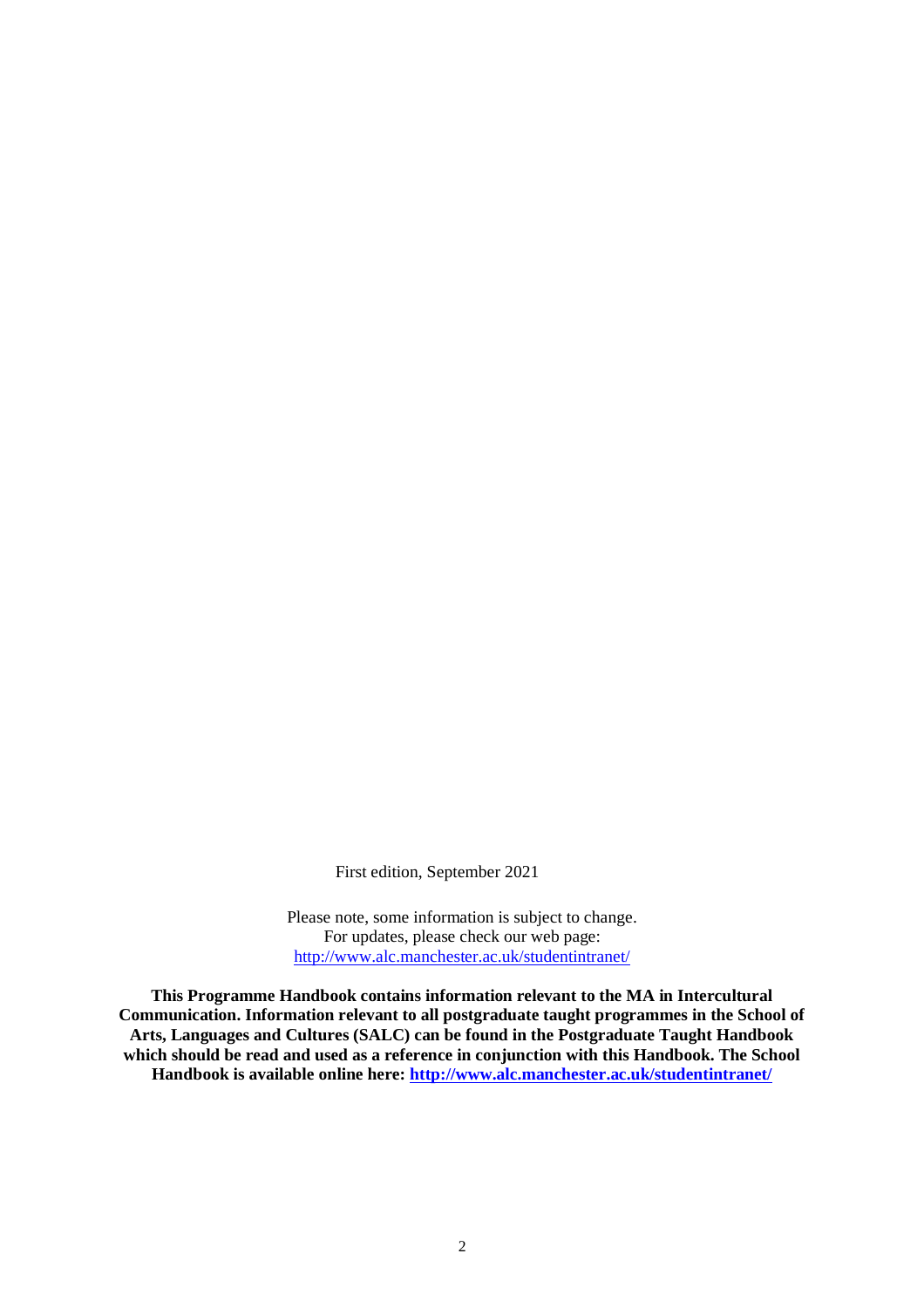# **Contents**

|                    |                                          | 1. Introducing the MA in Intercultural Communication                                 | $\overline{\mathbf{4}}$ |
|--------------------|------------------------------------------|--------------------------------------------------------------------------------------|-------------------------|
| 1.1                |                                          | <b>Intercultural Study for Intercultural Times</b>                                   | $\overline{\mathbf{4}}$ |
| 1.2                | <b>The MAIC Team</b>                     |                                                                                      | 5                       |
|                    | 2. Administrative Aspects                |                                                                                      | 6                       |
| 2.1                | <b>Admissions</b>                        |                                                                                      | 6                       |
| $2.2\,$            | <b>Exit Points</b>                       |                                                                                      | 6                       |
| 2.3                | <b>Study Modes</b>                       |                                                                                      | 6                       |
| 2.4                | <b>Auditing Classes</b>                  |                                                                                      | 6                       |
| 2.5                | <b>Teaching Modes</b>                    |                                                                                      | 7                       |
| 2.6                | <b>Assessment</b>                        |                                                                                      | 7                       |
| 2.7                | <b>Submission Deadlines</b>              |                                                                                      | 7                       |
| 2.8                | <b>Word Limits</b>                       |                                                                                      | 8                       |
| 2.9                | <b>Extensions</b>                        |                                                                                      | 8                       |
| 2.10               |                                          | <b>Academic Malpractice and Plagiarism</b>                                           | 9                       |
| 2.11               | <b>Student Representation</b>            |                                                                                      | 9                       |
| 2.12               |                                          | <b>Academic and Pastoral Support</b>                                                 | 9                       |
| 2.13               | <b>Asking Questions</b>                  |                                                                                      | 10                      |
| 2.14               | <b>References from MAIC Staff</b>        |                                                                                      | 10                      |
|                    | 3. Academic Aspects                      |                                                                                      | 11                      |
| 3.1                |                                          | <b>Programme Aims and Learning Outcomes</b>                                          | 11                      |
| 3.2                |                                          | <b>Study Life Cycles (full-time and part-time)</b>                                   | 11                      |
| 3.3                |                                          | <b>Dissertation Topics and Supervision</b>                                           | 12                      |
| 3.4<br>3.5         | <b>University LEAP programme</b>         | <b>Additional Academic Writing Support</b>                                           | 13<br>13                |
|                    | <b>4. Course Unit Descriptions</b>       |                                                                                      | 14                      |
| 4.1                | <b>MAIC Core and Option Units</b>        |                                                                                      | 14                      |
| <b>Semester I</b>  |                                          |                                                                                      |                         |
|                    | <b>ICOM 60001</b>                        | Introduction to Intercultural Communication                                          | 14                      |
|                    | <b>ICOM 70201</b>                        | Research Methods in Translation and Intercultural Studies                            | 14                      |
|                    | <b>ICOM 60051</b>                        | English as a Global Language                                                         | 16                      |
|                    | <b>ICOM 60031</b>                        | Language and Identity in Multicultural Spaces                                        | 16                      |
| <b>Semester II</b> | <b>ICOM 70302</b>                        |                                                                                      | 17                      |
|                    | <b>ICOM 60041</b>                        | <b>Research Development Seminar</b><br>Memory, Mediation and Intercultural Relations | 17                      |
|                    | <b>ELAN 60362</b>                        | Border Crossings: Comparative Cultures of Diaspora                                   | 18                      |
|                    | <b>ICOM 60022</b>                        | Foreign Language Learning for Intercultural Competence                               | 18                      |
|                    |                                          |                                                                                      |                         |
| 4.2                |                                          | <b>Other Option Course Units (Semesters I and II)</b>                                | 19                      |
|                    | <b>Appendix (Assessment Descriptors)</b> |                                                                                      |                         |

| A1. Assessment Criteria for Written Essays     |    |
|------------------------------------------------|----|
| A2. Assessment Criteria for Oral Presentations | 24 |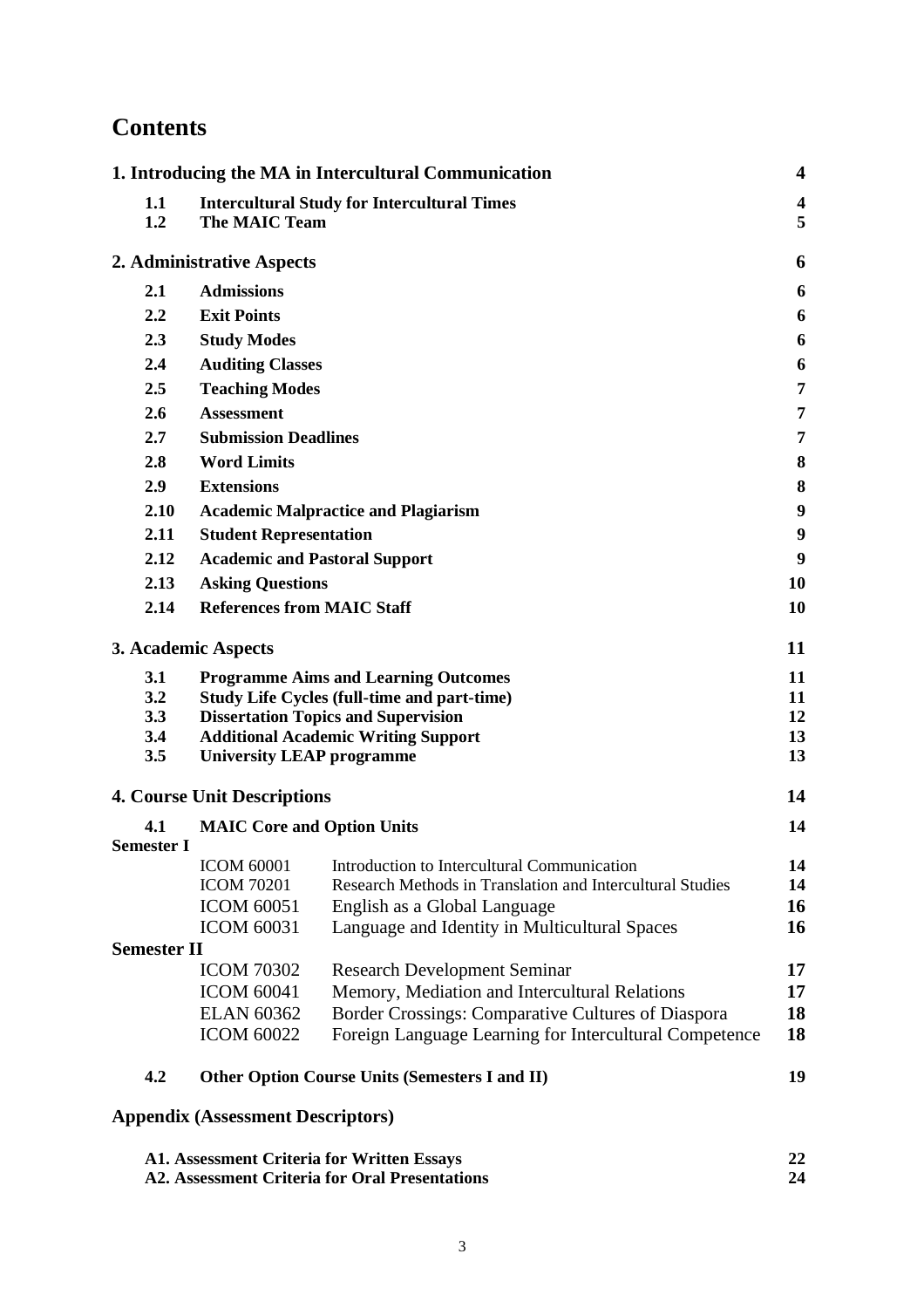# 1. Introducing the MA in Intercultural Communication

# 1.1 Intercultural Study for Intercultural Times

The global era has stimulated transnational cultural flows (of people, practices and products) and local cultural complexities that were inconceivable even a generation ago. Nowadays, it is necessary to function effectively in culturally-diverse contexts ranging from organisations and workplaces, to neighbourhoods and cities, and to societies and regions. As a consequence, intercultural awareness and communication skills are an advantage in many areas of employment as well as everyday life. This MA programme run by the School of Arts, Languages and Cultures explores the cultural diversity of our current times, inviting students to further develop their intercultural awareness and skills. The degree is designed for a broad range of students who are interested in intercultural matters, both international and UK / EU students. Some knowledge of a foreign language is preferable although not a prerequisite. As the students and staff come from many horizons, participation in the programme is, in itself, a valuable intercultural experience.

Staff research comprises a wide range of areas of relevance for this degree. In the School of Arts, Languages and Cultures we have interests in intercultural studies, intercultural training, communication, linguistics, translation and modern languages and cultures. These interests allow us to offer a comprehensive programme the chief aims of which are to provide students with a cutting-edge critical approach to the field of intercultural communication, to provide a rich range of language and cultural studies-oriented options, and to enhance students' intercultural awareness and communication skills. Through their choice of course unit options available on the programme and their choice of dissertation topic students will be able to undertake specializations in areas such as intercultural relations, intercultural training, translation, language studies and migration, depending on their preferred career paths and/or research interests.

Those successfully graduating from the degree should find that it enhances their opportunities to gain employment in fields where intercultural competence is valued, for example in many multinational organisations, in international projects and NGOs, and in multicultural and immigrant communities. Here are some examples of posts obtained by MAIC alumni: officials in the United Nations agencies UNEP and UNHCR, university study abroad administrators, and administrative officers in cultural organisations with an international outlook.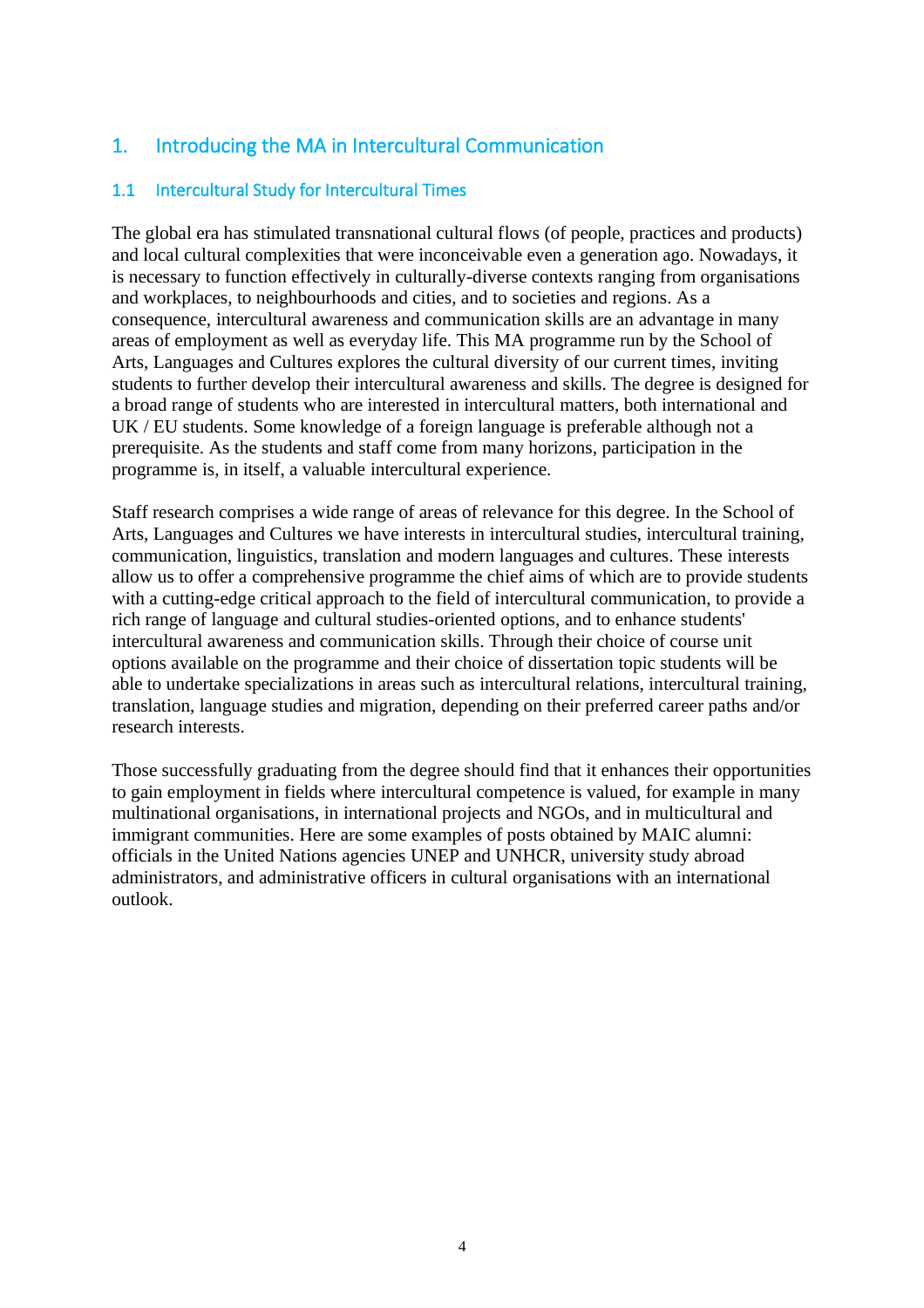# 1.2 The MAIC Team

#### • **Programme Director**

**Dr Rebecca Tipton** - Lecturer in Interpreting and Translation Studies, has special interests in language support provisions for asylum seekers and refugees (English language learning, translation and interpreting), interpreter mediation in Mental Health Act Assessments and in participatory translation in museum settings. [rebecca.tipton@manchester.ac.uk](mailto:rebecca.tipton@manchester.ac.uk)

### • **Other MAIC Staff**

**Dr Judith Reynolds** – Lecturer in Intercultural Communication, has special interests in intercultural and multilingual communication in legal contexts, researching multilingually, and critical approaches to language, culture and identity. She teaches the Semester I core courses *Introduction to Intercultural Communication* and *Research Methods in Translation and Intercultural Studies,* and the optional course unit *Memory, Mediation and Intercultural Relations* in Semester 2. [judith.reynolds@manchester.ac.uk](mailto:judith.reynolds@manchester.ac.uk)

**Dr Sheena Kalayil** - Lecturer in Intercultural Communication, is also a novelist. She has a special interest in bilingualism and the function of language in society. She teaches the Semester 1 optional course unit *Language and Identity in Multicultural Spaces*. [sheena.kalayil@manchester.ac.uk](mailto:sheena.kalayil@manchester.ac.uk)

**Dr John Morley** - Director of the University-wide language programmes. John has a special interest in the role of phraseology in language learning and in language use. He teaches the optional course units *English as a Global Language* in Semester 1 and *Foreign Language Learning for Intercultural Competence* in Semester 2[. john.morley@manchester.ac.uk](mailto:john.morley@manchester.ac.uk)

**Dr Sebastian Truskolaski** – Lecturer in German Cultural Studies, has special interests in transcultural connections between visual art, literature, and philosophy. He convenes the Semester 2 optional course *Border Crossings: Comparative Cultures of Diaspora*. [Sebastian.truskolaski@manchester.ac.uk](mailto:Sebastian.truskolaski@manchester.ac.uk)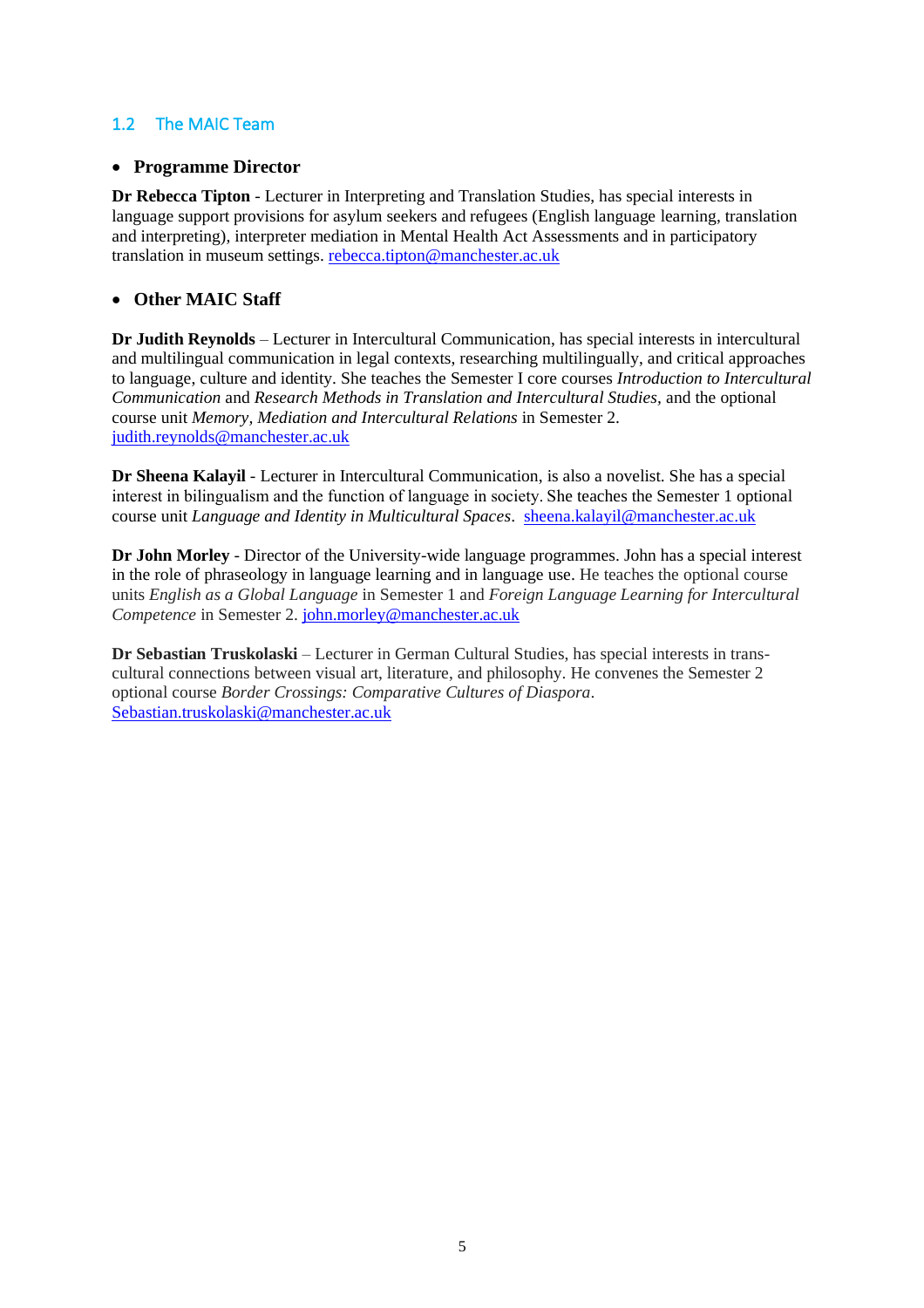# **2. Administrative Aspects**

# 2.1 Admissions

The normal requirement for admission to the MA is an upper second-class Honours degree or higher (or its overseas equivalent), in a relevant subject.

Students who apply from overseas with non-UK qualifications should send a copy of their degree certificate, a transcript of their degree results with an officially authorised translation, and an indication of the marking scale relating to their degree. English language scores of IELTS 7 (with 7.0 in the writing element of the test) or TOEFL 100 (with 25 in the writing element of the test) or a Pearson Test of English (PTE) score of 70 overall (with 70 in the writing element of the test) are required for students whose first language is not English.

Candidates interested in MA study should in the first instance contact the Postgraduate Admissions Officer[: MASALC@manchester.ac.uk](mailto:MASALC@manchester.ac.uk)

## 2.2 Exit Points

The MA in Intercultural Communication consists of a total of 180 credits, divided as follows:

- core course units (totalling 45 credits);
- optional course units (totalling 75 credits); and
- $\blacksquare$  the dissertation (60 credits).

For students on the MA in Intercultural Communication programme, the Postgraduate Diploma and Certificate are possible exit points. Students registered for the MA who complete the taught component of the programme only (120 credits, at a pass mark of 40% instead of 50%), may be awarded the Postgraduate Diploma. Students completing only 60 credits-worth of taught course units (at a pass mark of 40%) may be awarded the Postgraduate Certificate.

# 2.3 Study Modes

The MAIC can be studied full-time over 12 months (mid-September – early-September) or part-time over 24 or 27 months.

Part-time students should note that even part-time study requires a significant commitment of time, and that we do not recommend combining part-time study with a full-time job. If you are considering taking the programme part-time we encourage you to talk to us before you apply, to discuss your options.

# 2.4 Auditing Classes

At the discretion of the course unit tutors concerned and depending on space availability, students may audit course units in addition to those for which they are taking credit (one per semester). Please note that although auditing means that you will not be assessed, you would still be required to complete any preparatory work and participate in the class. Any requests to audit therefore need to take account of your workload on credit-bearing course units.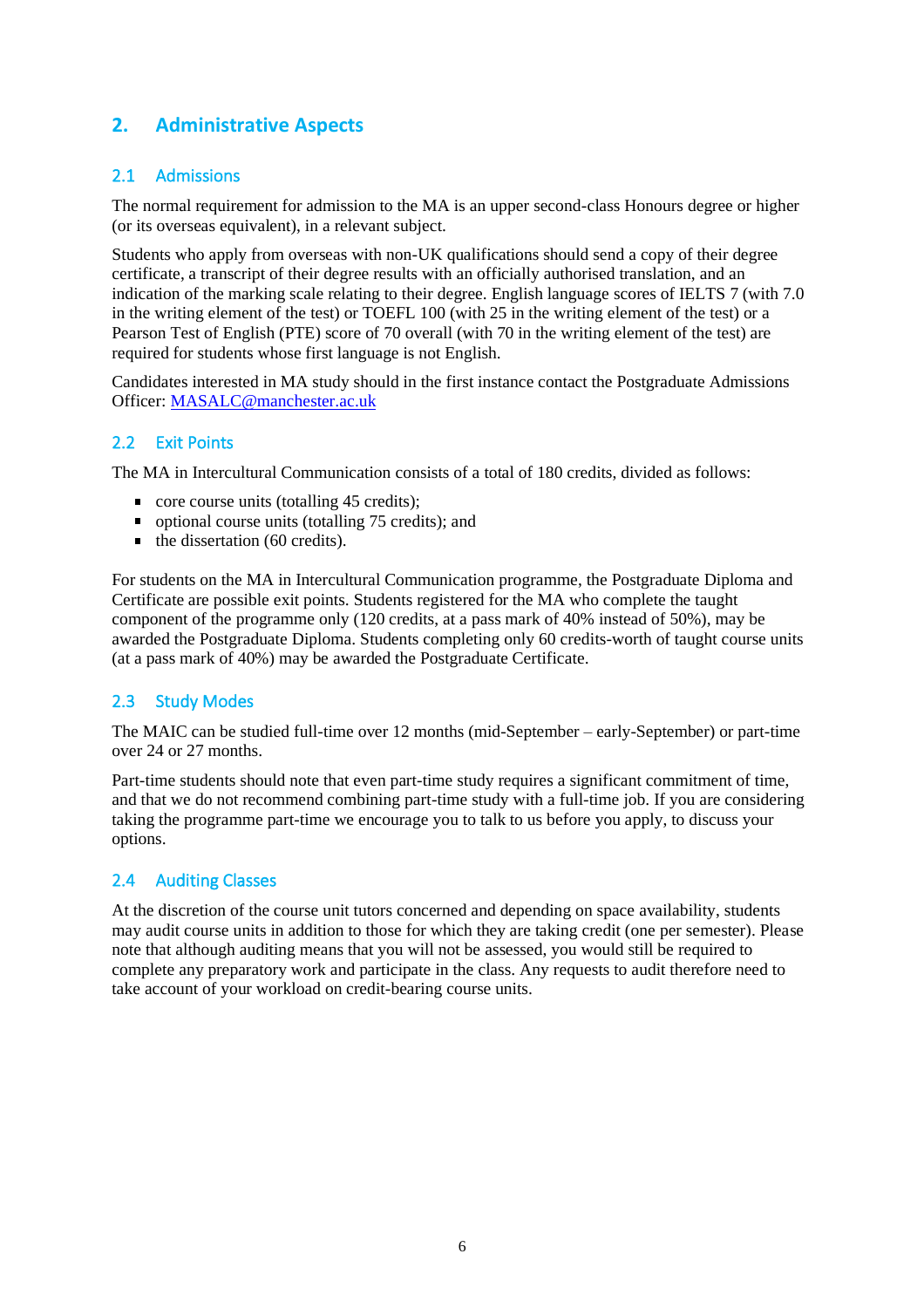# 2.5 Teaching Modes

MAIC classes are taught in a variety of modes, involving presentations, class discussions, and group work activities. Some sessions are delivered online each semester for all students regardless of whether they are studying in Manchester or remotely due to the COVID-19 pandemic.

#### 2.6 Assessment

All core course units are assessed by coursework, rather than by written examination. Most optional course units will also be assessed via coursework. The pass mark for MA coursework and the dissertation is 50% (the pass mark for the Postgraduate Diploma and Certificate is 40%).

In line with the University's Policy on Feedback to Students, MAIC course tutors aim to provide feedback to students within 15 working days of submission. This will normally take the form of individualised feedback and a provisional mark. We expect that assignment feedback will be made available electronically via Turnitin mechanism. Marks will be finalised at the relevant meeting of the subsequent Examination Board.

#### **Failed course units**

A failed piece of assessment does not necessarily mean the entire unit is failed. In the event that a student receives a fail mark for a course unit, we follow SALC policy. See the SALC PGT Handbook for details. Under that policy, some fail marks can be compensated, and some assessment can be resat.

All decisions about compensation and resits are taken at the Examination Board in the summer, and any students affected will be notified after that meeting about their options.

## 2.7. Submission Deadlines

Each course unit has one or more specified assignment activities, each of which has a specified date of submission (or presentation). You must observe the deadlines provided by the tutor of each course unit. Tutors are not able to grant individual extensions for coursework.

**Coursework submission for individual course units on MAIC is made electronically via the Turnitin system only. Instructions for individual pieces of coursework will provide details about submission as necessary. You MUST make sure that whenever you submit a piece of coursework on Turnitin, you receive a receipt for your submission, which you should save somewhere that you can find it. If you are having trouble with submitting or are not given a receipt, then you should send a back-up copy of your work to** [salc-pgt@manchester.ac.uk](mailto:salc-pgt@manchester.ac.uk) **before the submission deadline.**

Electronic copies of your work will be checked for plagiarism and/or word counts. It is also recommended that you keep a copy for yourself in case of loss.

#### **Late Submission**

Any assessed coursework submitted after the deadline without good cause will incur a penalty determined by the lateness of its arrival:

- ten marks will be deducted for the first day after the deadline. Please note that if you submit after the 12pm deadline on the date of submission, you will incur a late penalty.
- ten additional marks will be deducted for each day thereafter (including weekends), up to 5 days (after which point a mark of zero will be awarded).

If you are registered on units outside of the School, you should ensure that you are aware of the penalties that will be imposed for late course work submission for that School. Schools may operate different penalty schemes for late submission.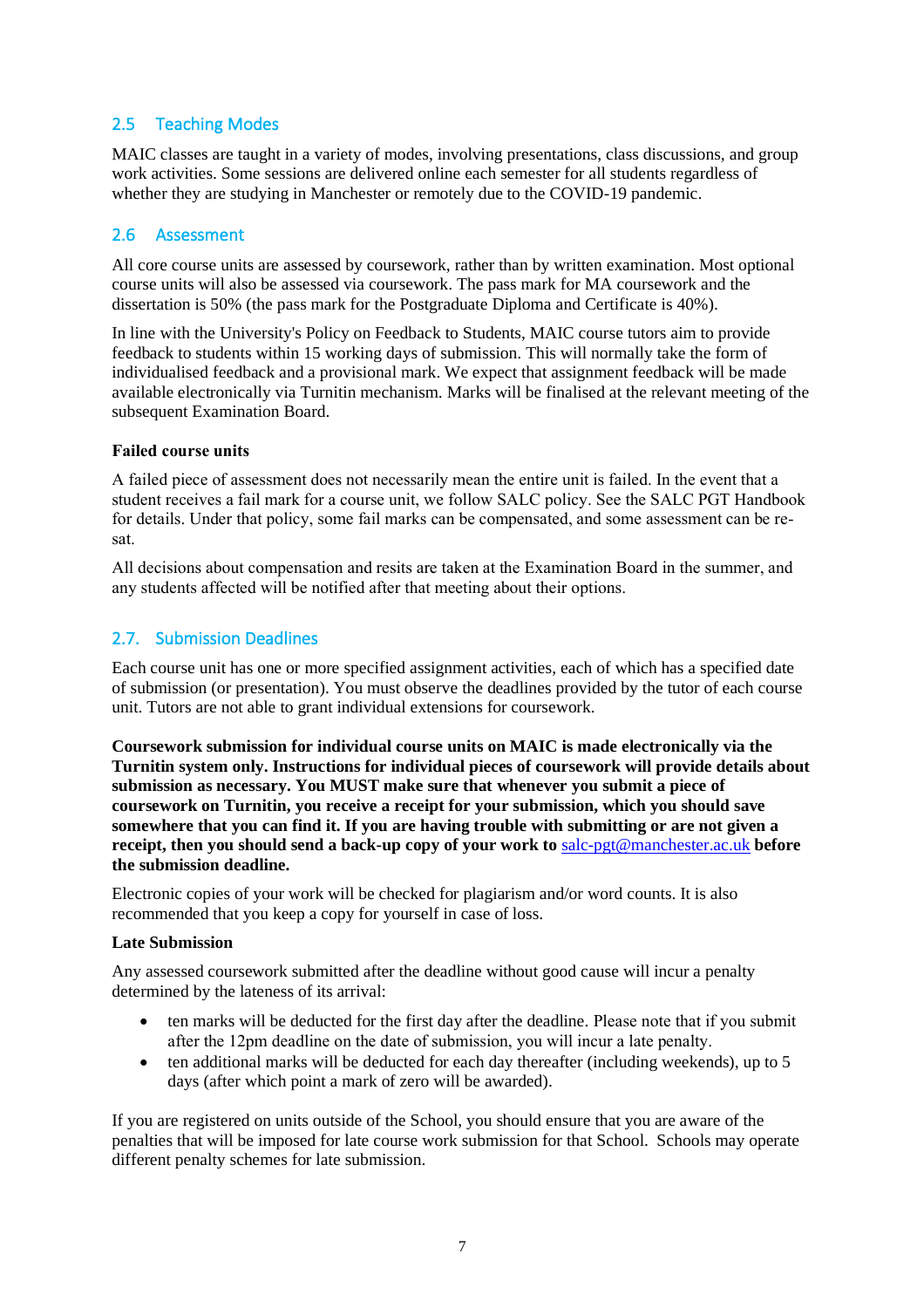Please note that late penalties are applied to the assessment marks in the process of calculating the final mark; the mark that is initially received on the assignment is a mark purely for the academic content and **does not include** any late penalties that are applicable.

# 2.8. Word Limits

All subject areas have agreed assessment lengths for written assessments (such as essays, reports etc.) within their degree programmes. At each level the target word count or range for a written piece is indicative of the optimum length required to compose a successful essay at that level, and is designed to correspond as closely as possible to the weighting that the assessment has within the course unit.

The purpose of enforcing word limits is (a) to ensure parity and fairness by creating a level playing field; (b) to help students produce well-focused and cogent written work; (c) to instil the discipline essential for real-life writing tasks, where word limits are often rigid; and (d) to ensure that students acquire the ability to edit their writing effectively and cut away inessential material, skills invaluable both for academic work and the workplace.

- Students must observe the word limit specified for each assessment. THE UPPER LIMIT IS AN ABSOLUTE MAXIMUM AND MUST NOT BE EXCEEDED.
- The word count for each piece of written work must be displayed clearly on the first page or at the end of the main body of text.
- Word count is here defined as including quotations and the footnotes or endnotes in the essay itself. Unless stated in the task instructions, it does not include the bibliography or any appendices. Appendices are for supporting, illustrative material only; they may not be used to elaborate or extend the argument.
- Material that exceeds the upper limit will not be read or considered in the marking.

It is not expected that staff will check individual submissions unless they are concerned that the stipulated length has been exceeded.

MA dissertations must indicate the word count at the bottom of the contents page (see the SALC document *Guidance notes for the presentation of taught MA dissertations* for all details of formatting and presentation, available online at [http://documents.manchester.ac.uk/display.aspx?DocID=2863\)](http://documents.manchester.ac.uk/display.aspx?DocID=2863). Students must remember, when calculating word counts using word-processing software, to include footnotes and endnotes in the calculation.

*Failure to indicate the word count, or the provision of a false word count, may lead to disciplinary action*.

# 2.9 Extensions

Extensions to the submission dates for submitted coursework (assessed essays and dissertations) may be sought where circumstances, outside of students control, will delay the completion and submission by the published date. Please note that your lecturers are not able to grant any extensions; you must go through the School procedure for Mitigating Circumstances.

Please read the policies and refer to the procedures for applying for Mitigating Circumstances in the SALC Postgraduate Taught Handbook:

<http://www.alc.manchester.ac.uk/studentintranet/>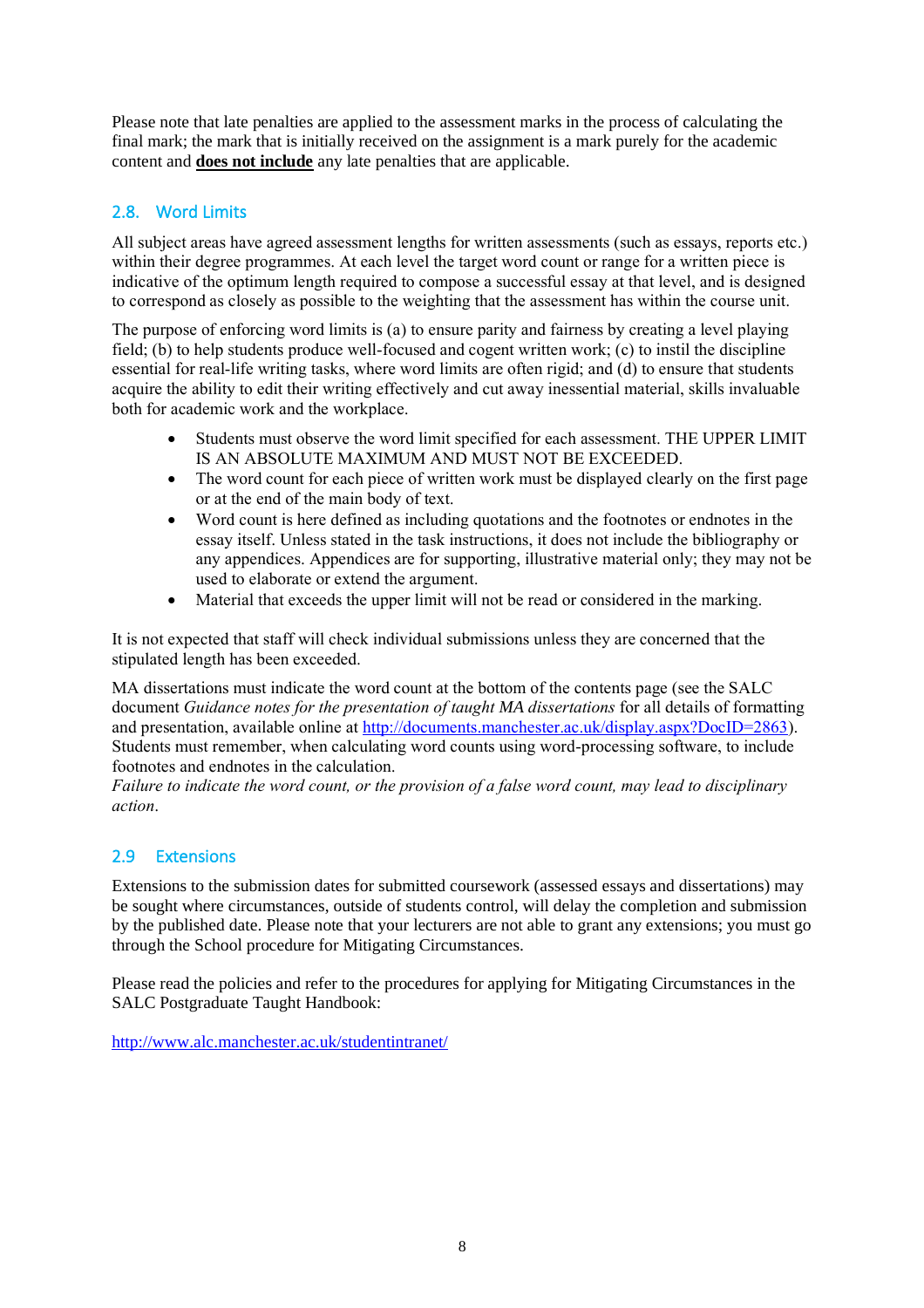### 2.10 Academic Malpractice and Plagiarism

We take issues of academic practice very seriously. This includes issues of serious and deliberate malpractice as well as unintentional poor practice with referencing and citation. Please make use of the various materials and resources available to understand academic practice, and do not hesitate to ask if you are worried that you have not understood. Information can be found in the SALC Postgraduate Taught Programmes Handbook 2021-22, the University Librar[y My Learning Essentials](mailto:http://www.library.manchester.ac.uk/using-the-library/students/training-and-skills-support/my-learning-essentials/online-resources/) site, and the CTIS Guidelines documents (available on the Intercultural Communication Common Room community site on Blackboard and copied on many of the individual course unit Blackboard sites as well). It is your responsibility to make sure that you understand this issue.

#### 2.11 Student Representation

#### **MAIC Programme Committee**

MAIC is overseen by the Programme Committee which meets once or twice per semester. The Programme Committee provides a forum for dialogue between MAIC teaching staff and student representatives, where issues relating to MAIC can be discussed.

Student representatives are elected each year to ensure effective communication between staff and students and to allow students input into programme developments. The Programme Director will contact all students early in Semester 1 to organise the election of representatives.

## 2.12 Academic and Pastoral Support

An adviser from the academic staff will be allocated to you early in Semester 1. S/he will be available at advertised office hours each week or by appointment during term time to advise on accessing appropriate University support services, and to provide guidance on any matters relating to your studies.

If you are experiencing difficulties or have questions about a particular course unit, in the first instance you should approach the relevant course unit tutor. If you wish to meet the course unit tutor, you should e-mail him/her to arrange a mutually convenient time to meet.

#### **Student Support and Guidance Service**

The Student Support & Guidance Office of the School of Arts, Languages & Cultures is based in Room A15 on the ground floor of the Samuel Alexander Building (North Wing). The Office can provide support and advice on all kinds of issues including personal, academic or financial difficulties and can help you to obtain professional help from the various University support services (including the Counselling Service, Occupational Health Service, Disability Support Office).

If you are having problems, please contact the Office to talk through your options.

The office is open from 10am to 4pm from Monday to Friday; there is no need for an appointment. Staff may also be available at other times if you want to make an appointment and/or see a member of staff in private.

Full contact details and information is available on the student intranet: <http://www.alc.manchester.ac.uk/studentintranet/support/>

**Email** [salc-studentsupport@manchester.ac.uk](mailto:salc-studentsupport@manchester.ac.uk) **Telephone** 0161 275 3116 or 0161 306 1665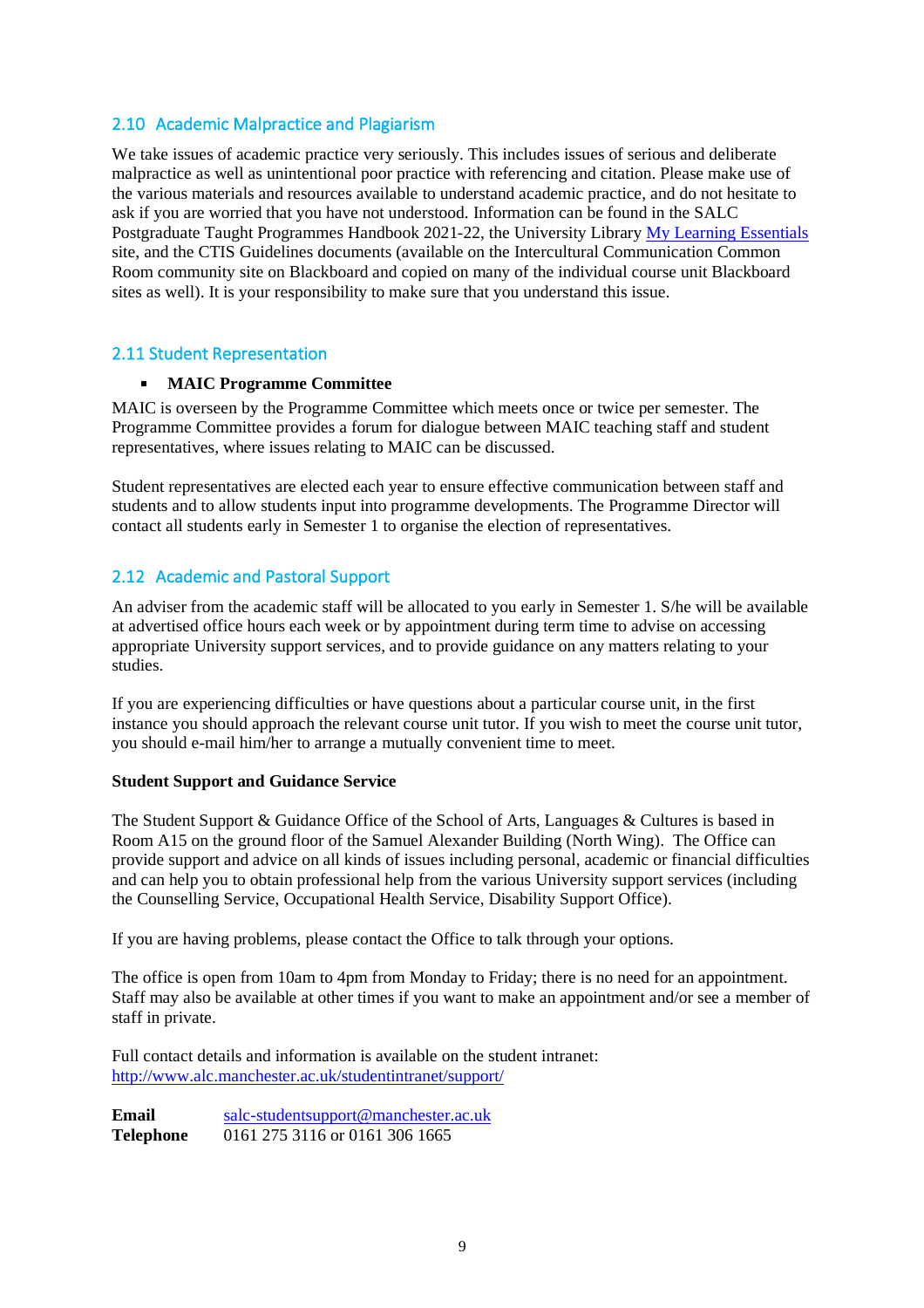# 2.13 Asking Questions

From time to time you may need to speak to someone about a range of different issues. In the table below you will find contact points for some common issues:

| A Question about               | <b>Contact</b>                   | <b>Alternative Contact</b>                    |
|--------------------------------|----------------------------------|-----------------------------------------------|
| a course unit                  | Course Unit Tutor                | <b>MAIC</b> Programme Director                |
| mitigating circumstances       | <b>Student Guidance Office</b>   | <b>MAIC Programme Director</b>                |
| interruption of studies        | <b>Student Guidance Office</b>   | Academic Adviser / MAIC<br>Programme Director |
| change of registration details | <b>MAIC Programme Director</b>   | Postgraduate Taught<br>Programmes Office      |
| advice on dissertation plans   | Tutor of relevant specialisation | <b>Research Development Seminar</b><br>Tutor  |
| PhD plans                      | Tutor of relevant specialisation | <b>MAIC Programme Director</b>                |
| financial matters              | Postgraduate Taught Office       | <b>Student Guidance Office</b>                |
| academic writing skills        | Academic writing tutor           | Academic Adviser                              |

Further sources of advice and information on:

- **IT** training courses
- library skills training

can be reached via My Manchester at http://**my**.**[manchester](http://my.manchester.ac.uk/)**.ac.uk

#### 2.14 References from MAIC Staff

You will probably require a reference for employers or further study during or after your MA. While staff are happy to oblige, writing a reference takes some time. It is your responsibility to make sure that the referee is given accurate information about the programme/job for which you are applying. If there is a form to be completed, make sure the lecturer receives it in good time, and that you have filled in your part of the form fully and accurately. You should usually provide a CV and a copy of your academic transcript to help the lecturer write the reference. Referees are expected to be honest in their assessment. In nominating your referee, make sure that s/he is the best placed tutor to comment on your skills and performance.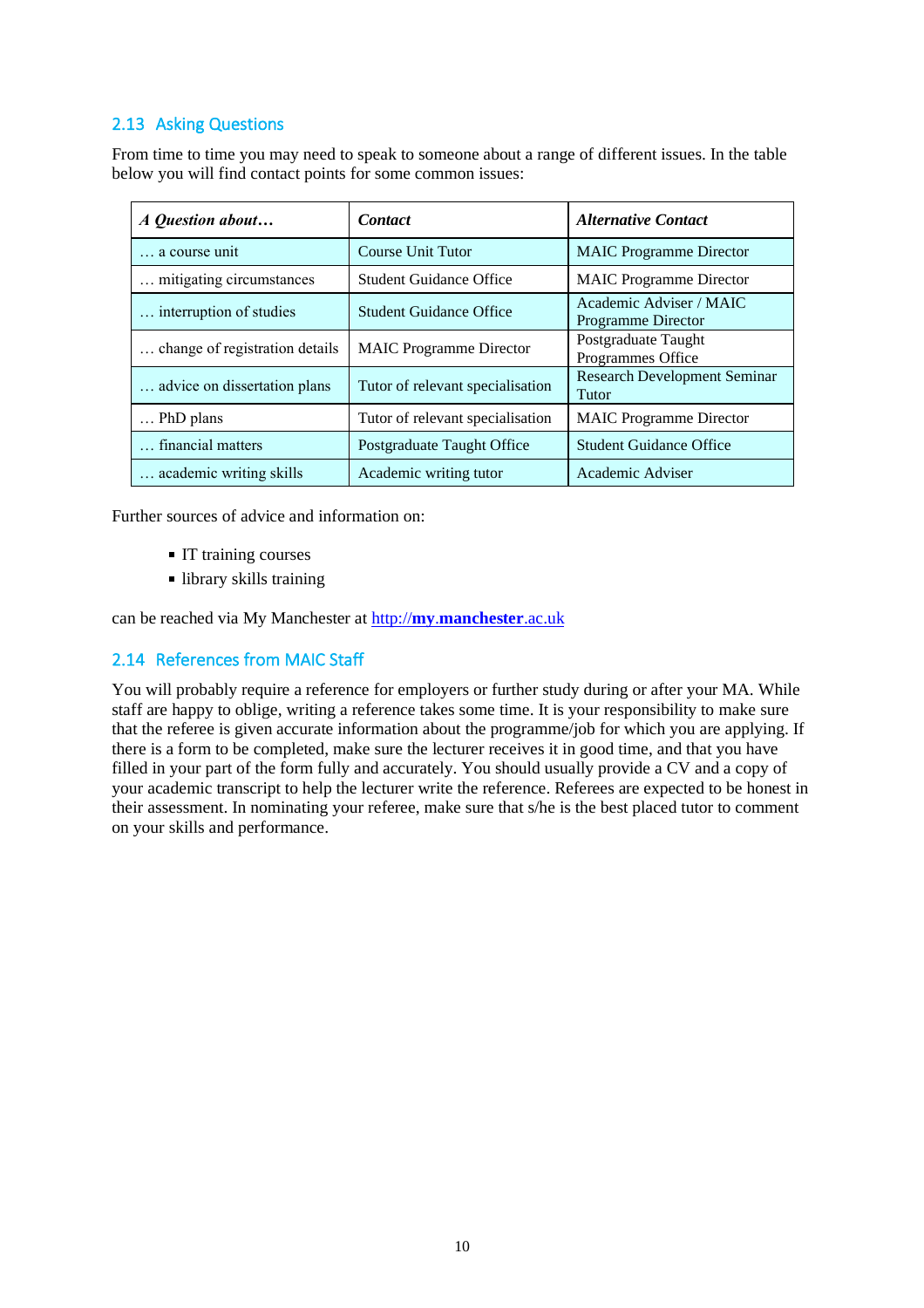# 3. Academic Aspects

### 3.1. Programme Aims and Learning Outcomes

#### **The MAIC programme aims to:**

- 1. equip students with knowledge and interpretative skills to enhance their critical awareness of cultural diversity and to understand its links to communication practices;
- 2. facilitate the study of a range of examples of intercultural communication to enable students to function effectively in intercultural situations;
- 3. foster students' skills in critically evaluating current and advanced scholarship in intercultural communication, to develop critiques of that scholarship, and offer independent responses to it; and
- 4. enable students to reflect critically on their own and others' communication practices in intercultural situations.

#### **The intended learning outcomes**

By the end of the programme, students should be able to:

- 1. demonstrate understanding of intercultural communication in various settings and contexts;
- 2. show understanding of intercultural communication as an academic discipline and familiarity with the various perspectives from which different scholars have attempted to develop theories for its analysis;
- 3. show understanding of recent research developments in intercultural communication so that they can be applied to the analysis of communicative practices in a range of intercultural settings;
- 4. show familiarity with research issues in intercultural communication, including recent approaches, current problems, and potential future developments and including ethical issues associated with research in the field; and
- 5. demonstrate in-depth knowledge of research questions in intercultural communication so as to support an extended piece of research or a practical project.

# 3.2 Study Life Cycles (full-time and part-time)

Full-time students take the programme over 12 months. The taught course units are completed over two semesters and the dissertation is completed during the summer for submission in September 2022.

Part-time MA students take the taught course units over two years, and submit the dissertation by September or December 2022.

Optional course units – MAIC students take 75 credits of optional course units. These comprise five course units of 15 credits each. Typically, three optional course units are taken in first semester, and two in second semester. A minimum of three of these units should be chosen from the MAIC programme option units. Additionally, students may take up to two free choice options (1 free choice  $= 15$  credits) – normally drawn from Masters course units offered by the School of Arts, Languages and Cultures. Contact the programme director to talk through your course unit options.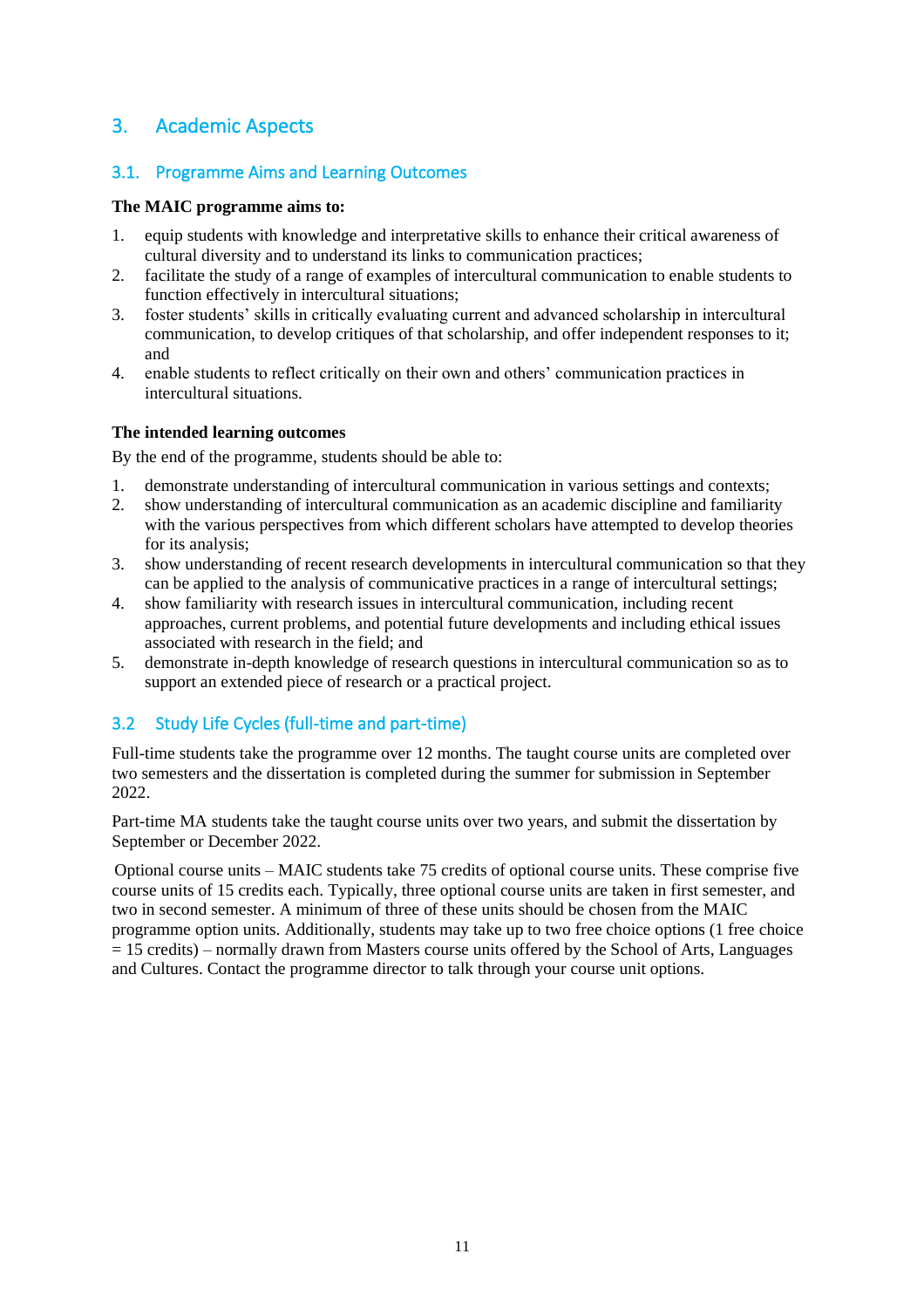# **Full-time life cycle starting September 2021**

| <b>Semester 1</b>                                                                                                                                              |                                                                                                   |                                                                   |  |  |
|----------------------------------------------------------------------------------------------------------------------------------------------------------------|---------------------------------------------------------------------------------------------------|-------------------------------------------------------------------|--|--|
| Core course unit                                                                                                                                               | <b>MAIC Optional course units</b>                                                                 |                                                                   |  |  |
| <b>Introduction to Intercultural Communication</b><br>$(15 \text{ credits})$                                                                                   | English as a Global<br>Language<br>$(15 \text{ credits})$                                         | Language and<br><b>Identity</b> in<br><b>Multicultural Spaces</b> |  |  |
| <b>Research Methods in Translation and</b><br><b>Intercultural Studies</b>                                                                                     |                                                                                                   | $(15 \text{ credits})$                                            |  |  |
| $(15 \text{ credits})$                                                                                                                                         |                                                                                                   |                                                                   |  |  |
| <b>Semester 2</b>                                                                                                                                              |                                                                                                   |                                                                   |  |  |
| Core course unit                                                                                                                                               | <b>MAIC</b> Optional course units                                                                 |                                                                   |  |  |
| <b>Research Development Seminar</b><br><b>Border Crossings: Comparative Cultures of</b><br>$(15 \text{ credits})$<br><b>Diaspora</b><br>$(15 \text{ credits})$ |                                                                                                   |                                                                   |  |  |
|                                                                                                                                                                | <b>Foreign Language Learning for</b><br><b>Intercultural Competence</b><br>$(15 \text{ credits})$ |                                                                   |  |  |
|                                                                                                                                                                | Memory, Mediation & Intercultural<br><b>Relations</b><br>$(15 \text{ credits})$                   |                                                                   |  |  |
| <b>Summer</b>                                                                                                                                                  |                                                                                                   |                                                                   |  |  |

**Dissertation** (60 credits) (submitted September or December 2022)

#### **Part-time life cycle starting in September 2021**

| Year 1     |                                                                       |  |
|------------|-----------------------------------------------------------------------|--|
| Semester 1 | Core: <i>Introduction to Intercultural Communication</i> (15 credits) |  |
|            | 1 x optional course unit (15 credits)                                 |  |
| Semester 2 | 2 x optional course units $(2 \times 15 \text{ credits})$             |  |
| Year 2     |                                                                       |  |
| Semester 1 | Core: Research Methods in Translation and Intercultural Studies (15   |  |
|            | credits)                                                              |  |
|            | 1 x optional course unit (15 credits)                                 |  |
| Semester 2 | Core: Research Development Seminar (15 credits)                       |  |
|            | 1 x optional course unit (15 credits)                                 |  |
| Summer     | <b>Dissertation</b> (60 credits)                                      |  |
|            | (submitted September or December 2023)                                |  |

# 3.3. Dissertation Topics and Supervision

The 12-15,000 word dissertation is normally undertaken during the Summer period (June-August). Some dissertations will have an empirical orientation (for example, reporting on a research study you have undertaken); and some will be more professionally-oriented (for example, focusing on the intercultural training needs of an organisation).

Students are typically expected to have undertaken the course unit related to the topic they decide to focus on for their dissertation, for example if your dissertation concerns diaspora, you should have completed the optional course unit on that topic. The dissertation will be supervised by an appropriate member of the MAIC teaching staff, other staff member in the School of Arts, Languages and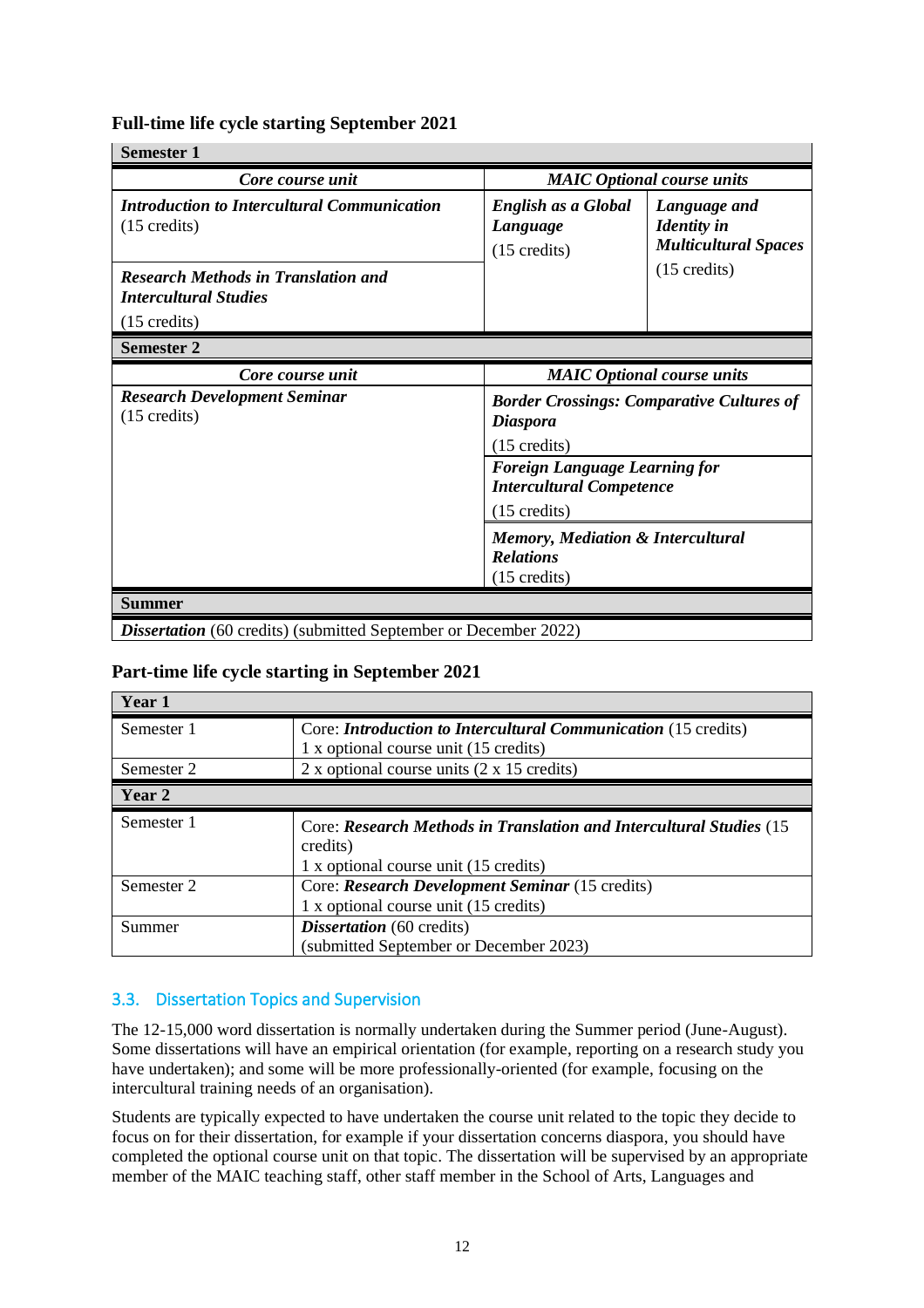Cultures or an external staff member. Supervision normally takes place until the end of June, with July and August for writing up.

Regulations regarding the dissertation are found in the SALC Postgraduate Taught Handbook: **<http://www.alc.manchester.ac.uk/studentintranet/>**

### 3.4. Additional Academic Writing Support

Academic writing skills in English are critical to student success in an MA programme. Writing academic papers requires not only an excellent command of English grammar, but also sufficient familiarity with essay-writing conventions in British academic contexts. Support for students who have English as a second language is available through sessions provided by the Language Centre in semesters 1 and 2, and through an academic writing support initiative, which is available to all students in the School of Arts, Languages and Cultures (details will be provided via the Intercultural Communication Common Room on Blackboard).

# 3.5 University LEAP programme

The University of Manchester offers a programme of courses in language learning which are open to the general public as well as students and staff of the University of Manchester: <https://www.alc.manchester.ac.uk/study/university-language-centre-leap-courses/>Please note that it is only possible to engage with the LEAP programme for credit on the MA Intercultural Communication through the Semester II course unit 'Foreign Language Learning for Intercultural Competence'. This is because at MA level, there needs to be theoretical and reflective input in all of the course units, which means we do not permit students to do a purely language learning unit.

Students may wish to sign up for a LEAP course in addition to their programme of study, but this would be at an additional cost. LEAP courses require a considerable time commitment and this needs to be weighed against the demands of the programme.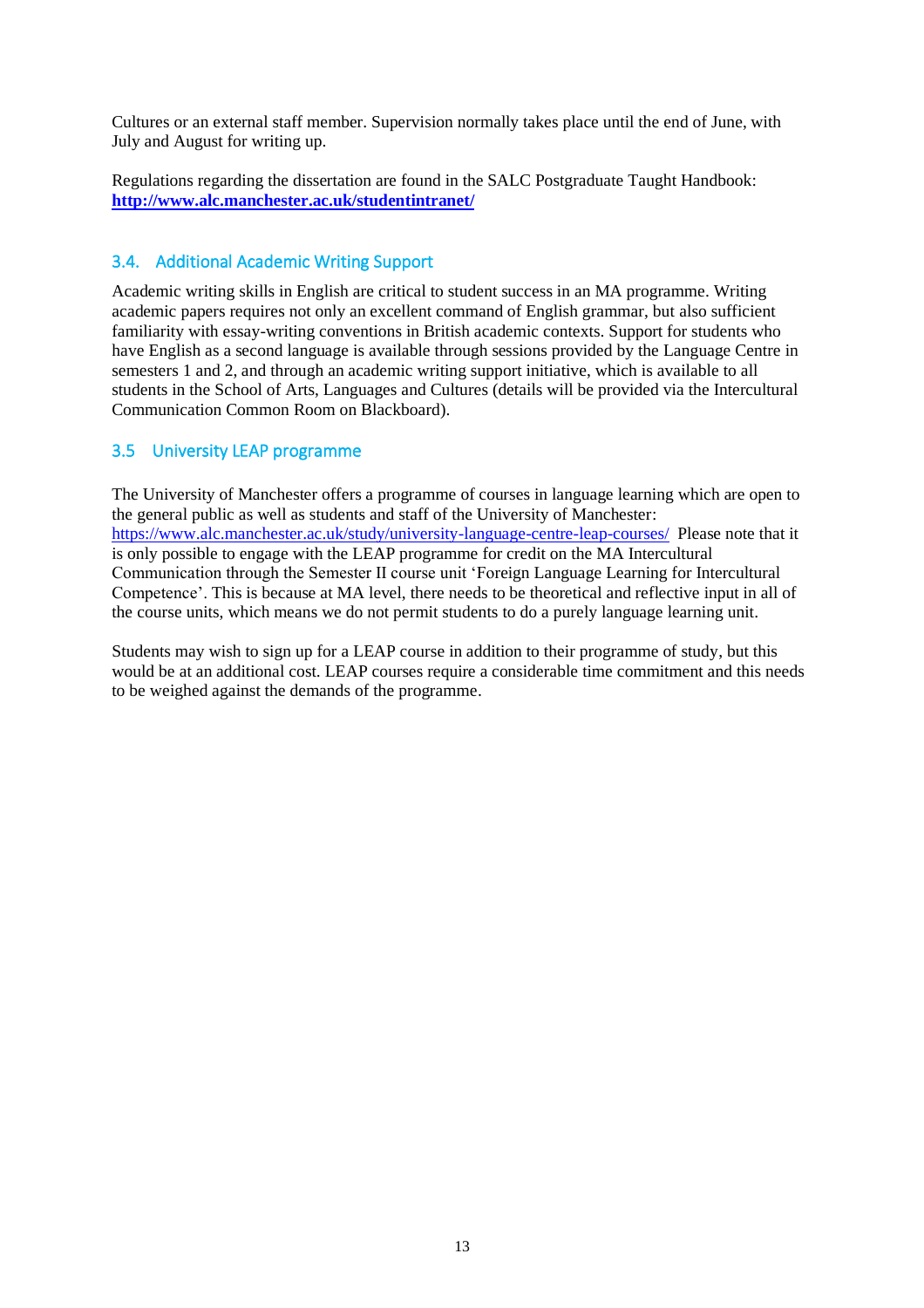# 4. Course Unit Descriptions

# 4.1. MAIC core and option course units

# Semester I

| <b>ICOM60001</b>  | <b>Introduction to Intercultural Communication</b>                                                                                                                                                                                                                                                                                                                                                                                                                                                                                                                                                                                                                                                                                                                                                                                                                                                                                                                                                                                                                                                                                                                                                                                                                                                                                                                                                            |            |
|-------------------|---------------------------------------------------------------------------------------------------------------------------------------------------------------------------------------------------------------------------------------------------------------------------------------------------------------------------------------------------------------------------------------------------------------------------------------------------------------------------------------------------------------------------------------------------------------------------------------------------------------------------------------------------------------------------------------------------------------------------------------------------------------------------------------------------------------------------------------------------------------------------------------------------------------------------------------------------------------------------------------------------------------------------------------------------------------------------------------------------------------------------------------------------------------------------------------------------------------------------------------------------------------------------------------------------------------------------------------------------------------------------------------------------------------|------------|
| <b>Semester 1</b> | Core                                                                                                                                                                                                                                                                                                                                                                                                                                                                                                                                                                                                                                                                                                                                                                                                                                                                                                                                                                                                                                                                                                                                                                                                                                                                                                                                                                                                          | 15 credits |
| <b>Tutor</b>      | Dr Judith Reynolds                                                                                                                                                                                                                                                                                                                                                                                                                                                                                                                                                                                                                                                                                                                                                                                                                                                                                                                                                                                                                                                                                                                                                                                                                                                                                                                                                                                            |            |
| <b>Synopsis</b>   | This course unit provides students with a systematic and critical understanding of<br>intercultural communication as a field of study, research, education and practice. The<br>course unit particularly problematises the default 'large culture' approach whereby<br>culture is equated with nationality or ethnicity in a static fashion, and thus introduces<br>a more complex and critical approach to intercultural communication.<br>Understanding of core concepts in intercultural communication, such as culture,<br>language, communication, identity, power, and intercultural competence, is developed<br>through engagement with seminal and cutting-edge research. Key theories examining<br>these concepts and how they relate to intercultural communication are introduced,<br>explored and critically evaluated through a mixture of academic discussion and<br>intercultural training-based activities.<br>Engaging with increased international mobility and globalisation, the course unit also<br>considers a range of personal and professional contexts of social interaction and<br>critically examines how researchers have sought to understand and theorise<br>intercultural communication in these different contexts. Students will be supported to<br>reflect on their own experiences of intercultural communication and relate these to the<br>ideas covered in the course. |            |
| <b>Teaching</b>   | Teaching will comprise weekly two-hour classes, supported by resources in the<br>virtual learning environment and peer learning through online study group activities.<br>Classes will involve lectures, discussions, and intercultural training activities, as well<br>as guidance and support on the course unit assessments.                                                                                                                                                                                                                                                                                                                                                                                                                                                                                                                                                                                                                                                                                                                                                                                                                                                                                                                                                                                                                                                                               |            |
| <b>Assessment</b> | <b>Assignment 1 (20%):</b> 1,000 word essay (due Monday 15 November 2021, 12<br>noon)<br>Assignment 2 (70%): 2,500 word essay (due Friday 21 January 2022, 12 noon)<br>Assignment 3 (10%): Reflective journal entries (due Friday 17 December 2021,<br>$12$ noon)                                                                                                                                                                                                                                                                                                                                                                                                                                                                                                                                                                                                                                                                                                                                                                                                                                                                                                                                                                                                                                                                                                                                             |            |

| <b>ICOM70201</b>  | <b>Research Methods in Translation and Intercultural Studies</b>                                                                                                                                                                                                                                                                                                                                                                                                                                                                                                                                                                                                                                                                                                                                                                                                  |            |
|-------------------|-------------------------------------------------------------------------------------------------------------------------------------------------------------------------------------------------------------------------------------------------------------------------------------------------------------------------------------------------------------------------------------------------------------------------------------------------------------------------------------------------------------------------------------------------------------------------------------------------------------------------------------------------------------------------------------------------------------------------------------------------------------------------------------------------------------------------------------------------------------------|------------|
| <b>Semester 1</b> | Core                                                                                                                                                                                                                                                                                                                                                                                                                                                                                                                                                                                                                                                                                                                                                                                                                                                              | 30 credits |
| <b>Tutor</b>      | Dr Judith Reynolds                                                                                                                                                                                                                                                                                                                                                                                                                                                                                                                                                                                                                                                                                                                                                                                                                                                |            |
| <b>Synopsis</b>   | This course unit focuses on a range of skills and methods which are of relevance for<br>translation and intercultural studies research, providing training in specific research<br>methods, giving students the tools to evaluate existing research and to apply research<br>findings appropriately in their own academic work. The course covers an<br>introduction to research trends in related areas, discussions about the development of<br>research topics and the overall process of a research project, and specific research<br>methods used in translation and intercultural studies research (e.g. surveys and<br>interviews, textual analysis, ethnography, etc.).<br>By the end of the unit, students will be able to apply their knowledge of research<br>methods to existing research in order to critically evaluate it in some depth. They will |            |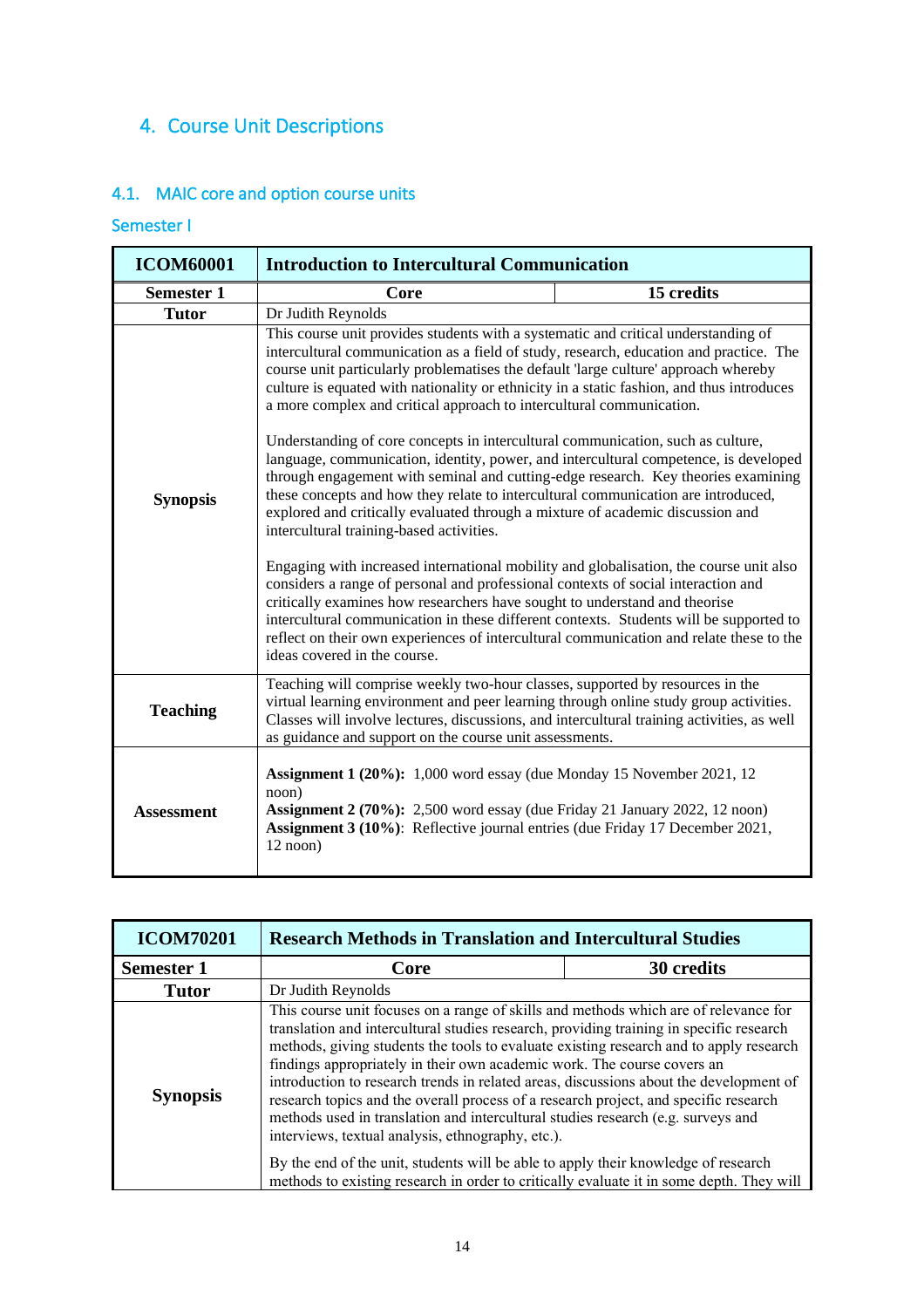|                 | also have enough familiarity with the research process and with research methods to<br>make informed decisions about their own potential future research work, and to<br>design credible research projects. |  |
|-----------------|-------------------------------------------------------------------------------------------------------------------------------------------------------------------------------------------------------------|--|
|                 | A full course unit outline will be provided in class at the beginning of the semester.                                                                                                                      |  |
|                 | This unit will be taught through a mix of 11 $x$ 50 minute lectures and 11 $x$ 50<br>minute online seminars. Note that the online seminars are for all students.                                            |  |
| <b>Teaching</b> | Seminars will be interactive, with students expected to be prepared to discuss<br>questions on the curriculum contents listed above based on readings assigned by<br>the tutor.                             |  |
|                 | <b>Assignment 1</b> (10%): Weekly reflections (due Friday 10 December 2021, 12<br>noon)                                                                                                                     |  |
| Assessment      | <b>Assignment 2</b> (20%): Group Presentations (due Friday 17 December 2021, 12<br>noon)                                                                                                                    |  |
|                 | Assignment 3 (70%): 2,000 word essay (due Wednesday 19 January 2022, 12<br>noon)                                                                                                                            |  |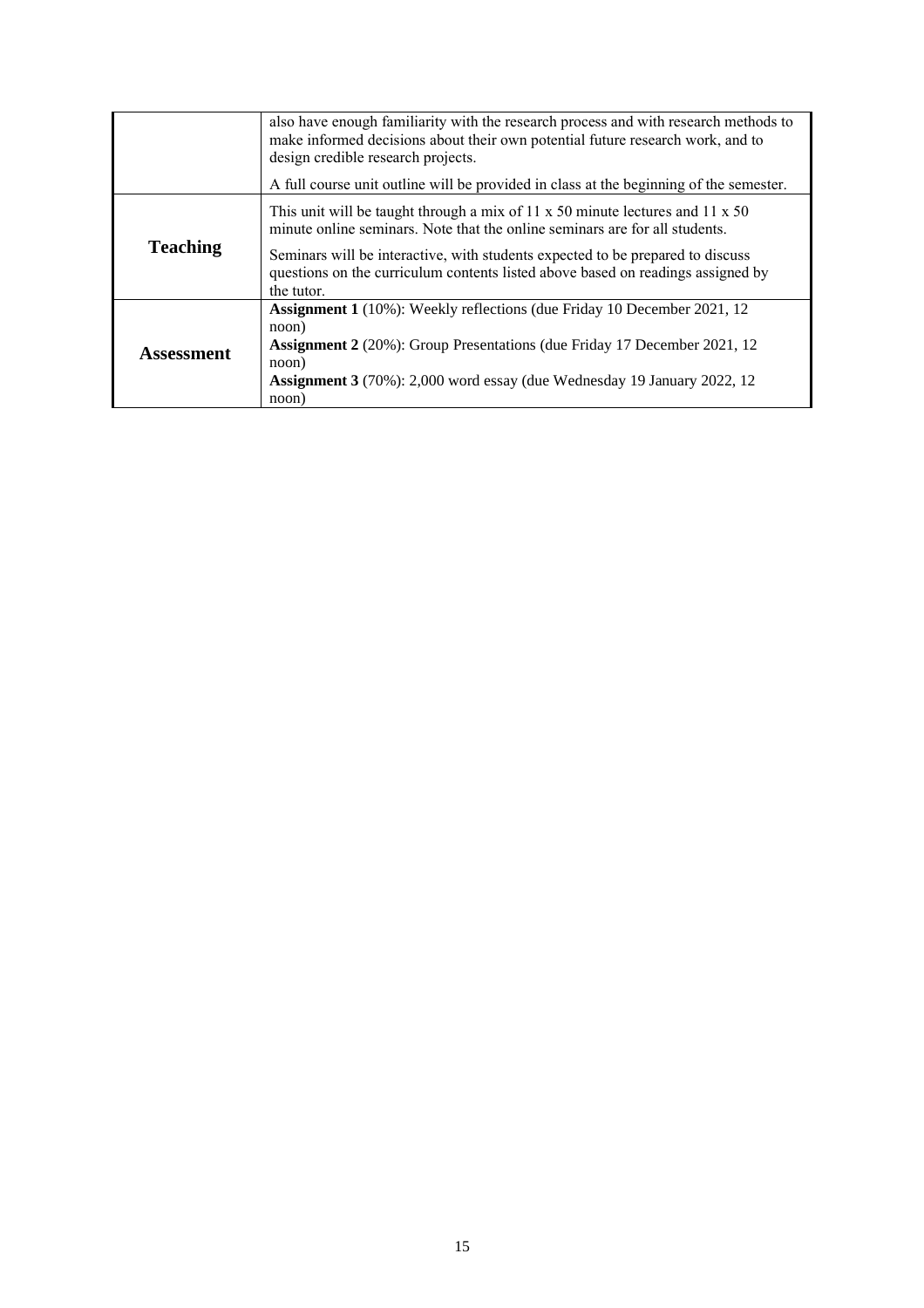# **MAIC Programme Option Course Units (Semester I)**

| <b>ICOM60051</b>                                                                                                                                                                                                                                                                                                                                                                                                                                        | <b>English as a Global Language</b>                                                                                                                                                                                                                                                                                                                                                                                                                                                                                                                                                                                                                                                                                                                                                                                                                                                                                                                                                     |  |  |
|---------------------------------------------------------------------------------------------------------------------------------------------------------------------------------------------------------------------------------------------------------------------------------------------------------------------------------------------------------------------------------------------------------------------------------------------------------|-----------------------------------------------------------------------------------------------------------------------------------------------------------------------------------------------------------------------------------------------------------------------------------------------------------------------------------------------------------------------------------------------------------------------------------------------------------------------------------------------------------------------------------------------------------------------------------------------------------------------------------------------------------------------------------------------------------------------------------------------------------------------------------------------------------------------------------------------------------------------------------------------------------------------------------------------------------------------------------------|--|--|
| Semester 1                                                                                                                                                                                                                                                                                                                                                                                                                                              | 15 credits<br><b>Optional</b>                                                                                                                                                                                                                                                                                                                                                                                                                                                                                                                                                                                                                                                                                                                                                                                                                                                                                                                                                           |  |  |
| <b>Tutor</b>                                                                                                                                                                                                                                                                                                                                                                                                                                            | Dr John Morley                                                                                                                                                                                                                                                                                                                                                                                                                                                                                                                                                                                                                                                                                                                                                                                                                                                                                                                                                                          |  |  |
| <b>Synopsis</b>                                                                                                                                                                                                                                                                                                                                                                                                                                         | The course unit begins with an introduction to some of the issues involved in the study<br>of English as a Global Language. The following weeks will examine the history,<br>current situation, and future evolution of Global English, and explore some of the<br>differences between standard British English and the main non-British varieties. Over<br>the duration of the course unit, participants will examine the problematic concept of a<br>Global English, as well as such areas as what the terms 'native' and a 'non-<br>native' speaker might mean. Other topics are how we currently teach and assess<br>English language considering its role as an international lingua franca, and how the<br>bilingual experience shapes identity. Finally, we will briefly examine the ways writers<br>interpret the colonial and post-colonial legacies of English. Many of the topics on the<br>course are designed to relate to the participants' own experiences and concerns. |  |  |
| Classes will consist of weekly two-hour seminars. Classes will comprise<br>presentation of key concepts by the teacher, discussion of theoretical texts read by<br><b>Teaching</b><br>students prior to the class, and practical exercises. Texts for discussion will be made<br>available in electronic form where this is possible. In the final week students will do<br>oral presentations of their own case studies, followed by class discussion. |                                                                                                                                                                                                                                                                                                                                                                                                                                                                                                                                                                                                                                                                                                                                                                                                                                                                                                                                                                                         |  |  |
| Assessment                                                                                                                                                                                                                                                                                                                                                                                                                                              | <b>Assignment 1:</b> (25%): Oral presentation in Week 12<br>Assignment 2: (75%): One essay of 3,000 words essay submitted by Friday 14th<br>January 2022                                                                                                                                                                                                                                                                                                                                                                                                                                                                                                                                                                                                                                                                                                                                                                                                                                |  |  |

| <b>ICOM60031</b>  | <b>Language and Identity in Multicultural Spaces</b>                                                                                                                                                                                                                                                                                                                                                                                                                                                                                                                                                                                                                                                                                                                                                                                                                                                                                                   |  |
|-------------------|--------------------------------------------------------------------------------------------------------------------------------------------------------------------------------------------------------------------------------------------------------------------------------------------------------------------------------------------------------------------------------------------------------------------------------------------------------------------------------------------------------------------------------------------------------------------------------------------------------------------------------------------------------------------------------------------------------------------------------------------------------------------------------------------------------------------------------------------------------------------------------------------------------------------------------------------------------|--|
| <b>Semester 1</b> | 15 credits<br><b>Optional</b>                                                                                                                                                                                                                                                                                                                                                                                                                                                                                                                                                                                                                                                                                                                                                                                                                                                                                                                          |  |
| <b>Tutor</b>      | Dr Sheena Kalayil                                                                                                                                                                                                                                                                                                                                                                                                                                                                                                                                                                                                                                                                                                                                                                                                                                                                                                                                      |  |
| <b>Synopsis</b>   | This course is taught by Dr Sheena Kalayil. The course explores the concept of<br>multilingualism and multiculturalism in a micro and macro context through<br>investigations of language use in diasporic communities. Hence, language<br>transmission and maintenance of Heritage Languages will be investigated within<br>families as well as within the larger ethno-linguistic community, and, further, within<br>society. The relationship individuals have with their Heritage Language will also be<br>examined. Different approaches to studies related to language and identity will be<br>discussed, with a particular focus on narrative studies. As well as seminars and<br>lectures students will be expected to engage with online short courses, accessed on<br>Blackboard, which provide further analysis and depth to core subject areas: Theories,<br>The media in the UK, and Discussions on multiculturalism and multilingualism. |  |
| <b>Teaching</b>   | Classes will consist of two-hour lecture/seminars, and appointment-based weekly<br>office hours. The first part of the class will involve a brief lecture and/or a review of<br>texts that the students will have previously read. Texts for discussion will be made<br>available in electronic form where this is possible. There will be short courses written<br>in Articulate Rise available on Blackboard that students will work through by<br>themselves outside of class time. There will then be discussions on the themes and<br>texts of both in-class and extra learning materials. The course will include both<br>summative and formative course work.                                                                                                                                                                                                                                                                                   |  |
| Assessment        | <b>Assignment 1:</b> Group-led Seminar: 30% (teaching week 8)<br><b>Assignment 2:</b> Essay: 70% to be submitted by Turnitin (12 noon) on Tuesday 25<br>January 2022                                                                                                                                                                                                                                                                                                                                                                                                                                                                                                                                                                                                                                                                                                                                                                                   |  |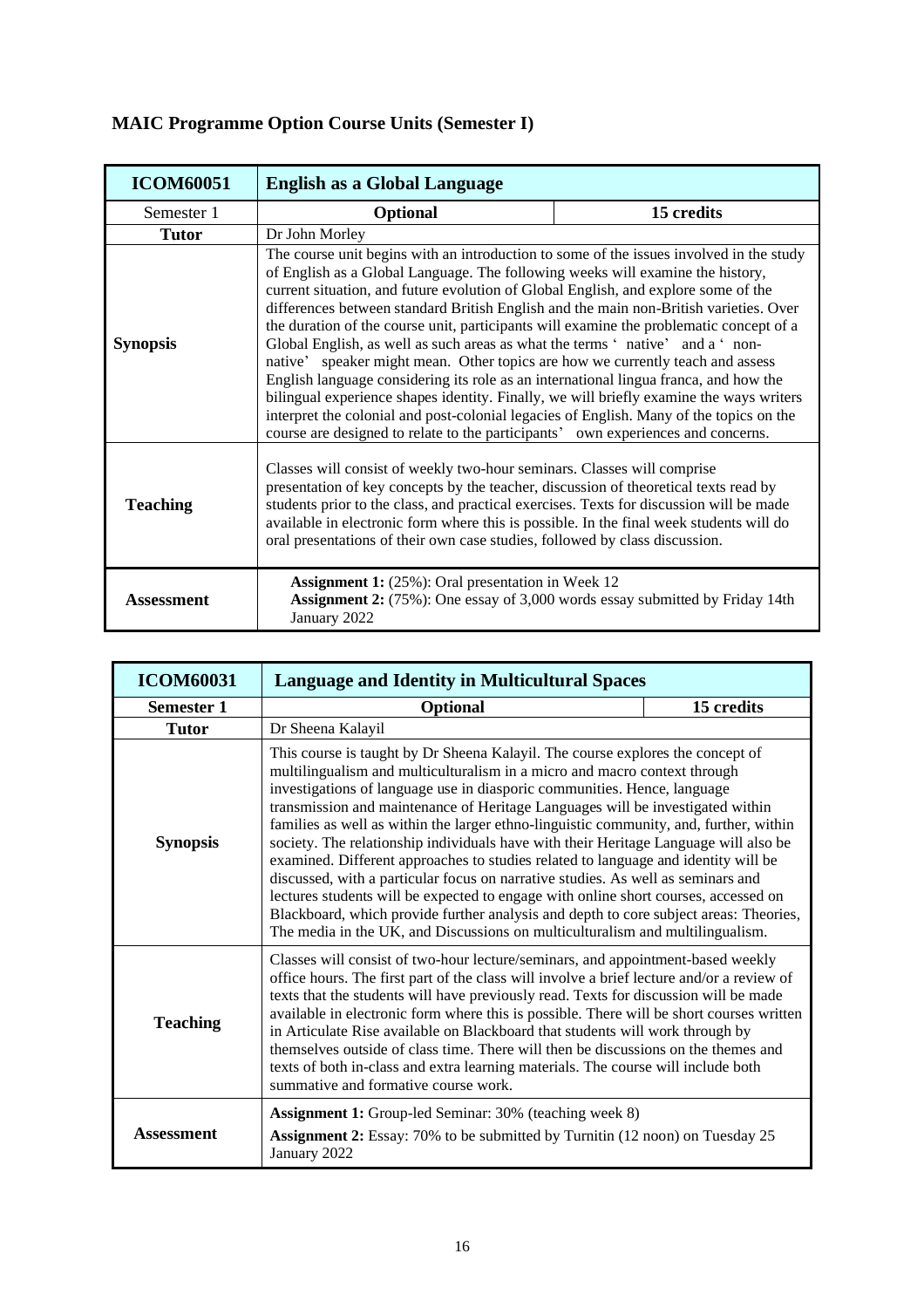# **Semester II Core Course Unit**

| <b>ICOM70302</b>  | <b>Research Development Seminar</b>                                                                                                                                                                                                                                                                                                                                                                                                                                                                                                                                                                                                                                                                                                                                                                                                                                                                                                                                                                                                                                                         |            |
|-------------------|---------------------------------------------------------------------------------------------------------------------------------------------------------------------------------------------------------------------------------------------------------------------------------------------------------------------------------------------------------------------------------------------------------------------------------------------------------------------------------------------------------------------------------------------------------------------------------------------------------------------------------------------------------------------------------------------------------------------------------------------------------------------------------------------------------------------------------------------------------------------------------------------------------------------------------------------------------------------------------------------------------------------------------------------------------------------------------------------|------------|
| <b>Semester 2</b> | Core                                                                                                                                                                                                                                                                                                                                                                                                                                                                                                                                                                                                                                                                                                                                                                                                                                                                                                                                                                                                                                                                                        | 15 credits |
| <b>Tutor</b>      | Dr Judith Reynolds                                                                                                                                                                                                                                                                                                                                                                                                                                                                                                                                                                                                                                                                                                                                                                                                                                                                                                                                                                                                                                                                          |            |
| <b>Synopsis</b>   | This course unit follows on from ICOM70201 Research Methods delivered in<br>Semester 1. Through that course unit the students will have acquired knowledge<br>about the principles and practice associated with a number of research approaches,<br>methods and techniques. ICOM70302 in Semester 2 provides preparation for<br>undertaking a specific research project, the MA dissertation. The aims are: to develop<br>the students' researcher competence; to encourage critical reflection on the process of<br>planning, designing, implementing, and presentation of research; and to support<br>students in developing their individual dissertation project. A step by step approach is<br>followed, guiding students through the planning and designing of the project. Once a<br>brief outline of the overall dissertation project is established, the student will<br>undertake a small pilot study. The experience and results of the pilot study will feed<br>into refining the student's plans for the dissertation to be incorporated in a formal<br>dissertation proposal. |            |
| <b>Teaching</b>   | This course is delivered through 11 x 80-minute weekly seminars. Seminars will<br>be interactive, with students expected to come to class prepared to discuss<br>questions on the curriculum contents based on readings and tasks assigned by the<br>tutor. Sessions will involve discussion of research as well as workshopping of<br>materials. Students will complete a pilot study during the Easter Break.                                                                                                                                                                                                                                                                                                                                                                                                                                                                                                                                                                                                                                                                             |            |
| <b>Assessment</b> | Assignment 1 (10%): Reflective journal (1000 words total)<br>Assignment 2 (20%): Dissertation outline and ethics statement (1000 words)<br><b>Assignment 3 (70%):</b> Dissertation proposal and pilot study report (2500 words)                                                                                                                                                                                                                                                                                                                                                                                                                                                                                                                                                                                                                                                                                                                                                                                                                                                             |            |

# **Semester II Optional Course Units**

| <b>ICOM60041</b>                                                                                                                                                                                                                                                                                                                                                                          | <b>Memory, Mediation &amp; Intercultural Relations</b>                                                                                                                                                                                                                                                                                                                                                                                                                                                                                                                                                                                                                                                                                                                                                                                                                                                                                                                                                                                                                                                                                     |            |  |
|-------------------------------------------------------------------------------------------------------------------------------------------------------------------------------------------------------------------------------------------------------------------------------------------------------------------------------------------------------------------------------------------|--------------------------------------------------------------------------------------------------------------------------------------------------------------------------------------------------------------------------------------------------------------------------------------------------------------------------------------------------------------------------------------------------------------------------------------------------------------------------------------------------------------------------------------------------------------------------------------------------------------------------------------------------------------------------------------------------------------------------------------------------------------------------------------------------------------------------------------------------------------------------------------------------------------------------------------------------------------------------------------------------------------------------------------------------------------------------------------------------------------------------------------------|------------|--|
| <b>Semester 2</b>                                                                                                                                                                                                                                                                                                                                                                         | <b>Optional</b>                                                                                                                                                                                                                                                                                                                                                                                                                                                                                                                                                                                                                                                                                                                                                                                                                                                                                                                                                                                                                                                                                                                            | 15 credits |  |
| <b>Tutor</b>                                                                                                                                                                                                                                                                                                                                                                              | Dr Judith Reynolds                                                                                                                                                                                                                                                                                                                                                                                                                                                                                                                                                                                                                                                                                                                                                                                                                                                                                                                                                                                                                                                                                                                         |            |  |
| <b>Synopsis</b>                                                                                                                                                                                                                                                                                                                                                                           | The course unit introduces students to the central role of memory in cultural identity<br>and intercultural relations, and to the practice of mediation in intercultural relations.<br>It starts with an introduction to the concept of memory. Different types of memory<br>are discussed, as well as the important question of the relationship between memory<br>and media, and how this connects to time and space. The second theme concerns the<br>intersection of memory and intercultural relations. Topics covered are: cultural myths<br>and traditions; migration, memory and cultural adjustment; and cultural contact,<br>conflict and memory. The third section of the course unit examines mediation, both<br>as a specific communicative practice designed to promote conflict resolution and as<br>an interactional role adopted by interpreters, cultural brokers and others in<br>intercultural and multilingual encounters. Drawing on research literature and<br>empirical studies of mediation practices, we consider different approaches to<br>mediation, as well as some of the complexities and issues involved. |            |  |
| Classes will consist of weekly two-hour seminars. Classes will be taught in a<br>seminar style, incorporating presentation of key concepts by the tutor, discussion<br><b>Teaching</b><br>of theoretical texts read by students prior to the class, and practical learning<br>activities. Blackboard will be used for the purposes of communication, and<br>provision of class materials. |                                                                                                                                                                                                                                                                                                                                                                                                                                                                                                                                                                                                                                                                                                                                                                                                                                                                                                                                                                                                                                                                                                                                            |            |  |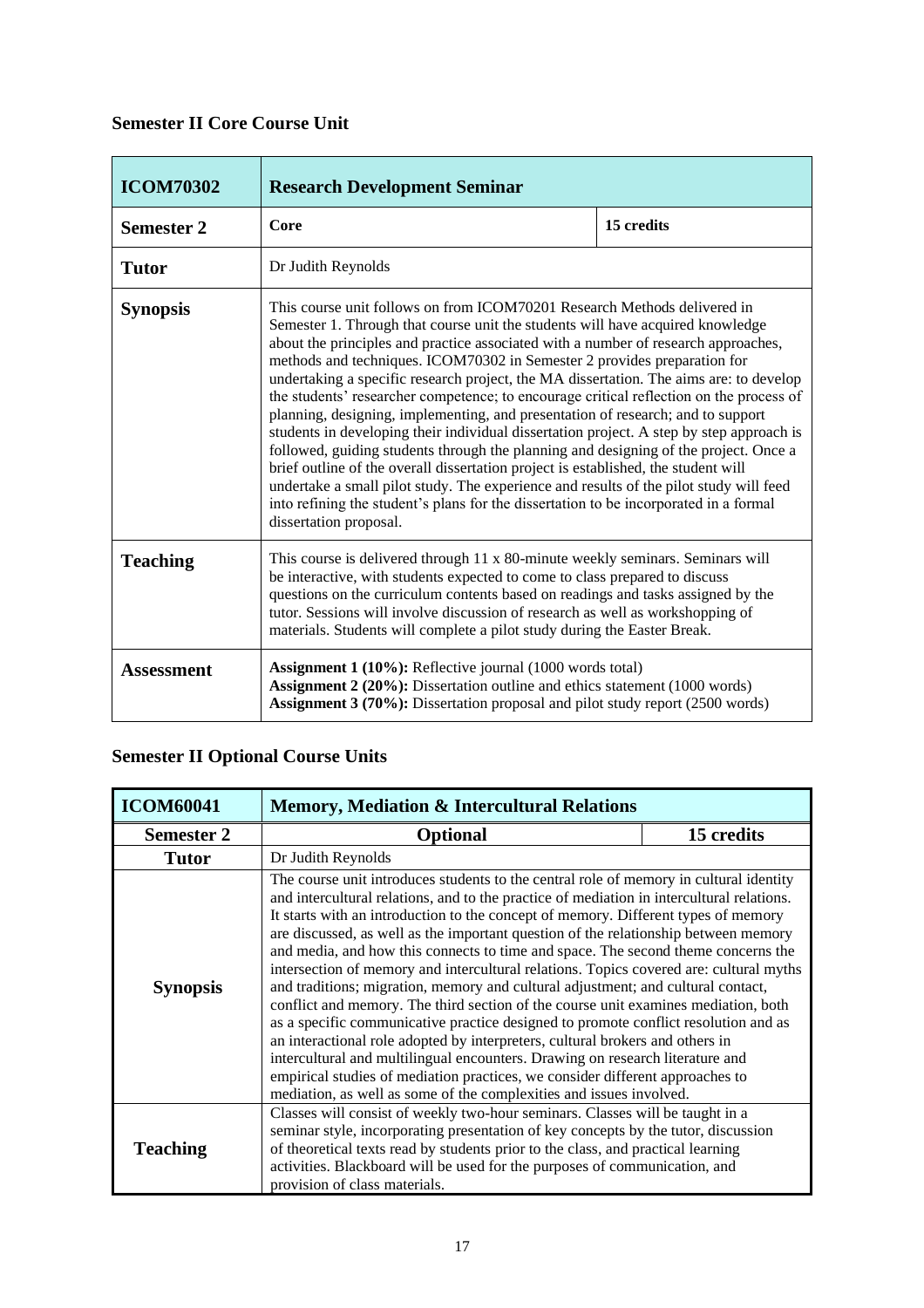| <b>Assessment</b> | <b>Assignment 1 (20%):</b> Individual oral presentation (asynchronous)<br><b>Assignment 2 (80%):</b> Analytical essay |
|-------------------|-----------------------------------------------------------------------------------------------------------------------|
|                   |                                                                                                                       |

| <b>ELAN 60362</b> | <b>Border Crossings: Comparative Cultures of Diaspora</b>                                                                                                                                                                                                                                                                                                                                                                                                                                                                                                                                                                                                                                                                                                                                                                               |            |  |
|-------------------|-----------------------------------------------------------------------------------------------------------------------------------------------------------------------------------------------------------------------------------------------------------------------------------------------------------------------------------------------------------------------------------------------------------------------------------------------------------------------------------------------------------------------------------------------------------------------------------------------------------------------------------------------------------------------------------------------------------------------------------------------------------------------------------------------------------------------------------------|------------|--|
| <b>Semester 2</b> | <b>Optional</b>                                                                                                                                                                                                                                                                                                                                                                                                                                                                                                                                                                                                                                                                                                                                                                                                                         | 15 credits |  |
| <b>Tutor</b>      | Dr Sebastian Truskolaski                                                                                                                                                                                                                                                                                                                                                                                                                                                                                                                                                                                                                                                                                                                                                                                                                |            |  |
| <b>Synopsis</b>   | This course is taught by a team of staff within Languages in the School of Arts,<br>Languages, and Cultures, in different groupings depending on staff availability. It<br>takes as its premise various key concepts relating to transnational identities such as<br>diaspora, race, ethnicity, and the postcolonial, which are then studied in relation to<br>specific texts/case studies. The aim is to illustrate the applicability of theoretical<br>frameworks across cultural boundaries, and to illuminate the cultural specificity of<br>each different history of migration. The course aims to illuminate core theoretical<br>concerns of cultural migration studies and to encourage interdisciplinarity. Texts and<br>case studies will be available in English where students do not have the relevant<br>language skills. |            |  |
| <b>Teaching</b>   | Classes will consist of one 2-hour seminar per week. The first seven (weekly)<br>seminars will be led by the course convenor. Subsequent classes will be taught by<br>other specialist tutors in a variety of post-colonial or diaspora cultures.                                                                                                                                                                                                                                                                                                                                                                                                                                                                                                                                                                                       |            |  |
| <b>Assessment</b> | <b>Assignment 1:</b> Essay, 1000 wds, formative assessment, 0%<br><b>Assignment 2:</b> Essay, 3000 wds, summative assessment, 100%                                                                                                                                                                                                                                                                                                                                                                                                                                                                                                                                                                                                                                                                                                      |            |  |

| <b>ICOM60022</b>  | <b>Foreign Language Learning for Intercultural Competence</b>                                                                                                                                                                                                                                                                                                                                                                                                                                                                                                                                                                                                                                                                                                                 |  |  |
|-------------------|-------------------------------------------------------------------------------------------------------------------------------------------------------------------------------------------------------------------------------------------------------------------------------------------------------------------------------------------------------------------------------------------------------------------------------------------------------------------------------------------------------------------------------------------------------------------------------------------------------------------------------------------------------------------------------------------------------------------------------------------------------------------------------|--|--|
| <b>Semester 2</b> | 15 credits<br><b>Optional</b>                                                                                                                                                                                                                                                                                                                                                                                                                                                                                                                                                                                                                                                                                                                                                 |  |  |
| <b>Tutors</b>     | Dr John Morley, and Tutors from the University Language Centre                                                                                                                                                                                                                                                                                                                                                                                                                                                                                                                                                                                                                                                                                                                |  |  |
| <b>Synopsis</b>   | This course is made up of two components: 1) foreign language unit taken from<br>LEAP, and 2) a focus on intercultural communicative competence in general and as<br>explored through critical reflection on the experiences encountered on the LEAP<br>course, or elsewhere. Thus, this course unit involves foreign language study (see<br>LEAP course outlines for more details) and lectures in Intercultural Competence<br>(ICC) where relevant theories and models of ICC for foreign language learning are<br>presented and students are encouraged to do systematic critical reflection on their<br>foreign language learning experience in relation to these theories and models.<br>https://www.alc.manchester.ac.uk/study/university-language-centre-leap-courses/ |  |  |
| <b>Teaching</b>   | In addition to the relevant LEAP language classes, for the MAIC related component<br>of this unit, there will be five two-hour class meetings. The classes will take place<br>every other week of the second semester. Course participants are also encouraged to<br>engage with the 'multicultural campus', by way of trying to share their own<br>intercultural experiences with not only speakers and learners of the language they are<br>learning through the LEAP course but also with speakers and learners of a variety of<br>languages.                                                                                                                                                                                                                              |  |  |
| <b>Assessment</b> | In addition to the assessments specified for the relevant LEAP course (which<br>represent 50% of the assessed learning), MAIC students are required to submit one<br>Assignment (50%) of 2,000 words by Friday 20 <sup>th</sup> May 2022.                                                                                                                                                                                                                                                                                                                                                                                                                                                                                                                                     |  |  |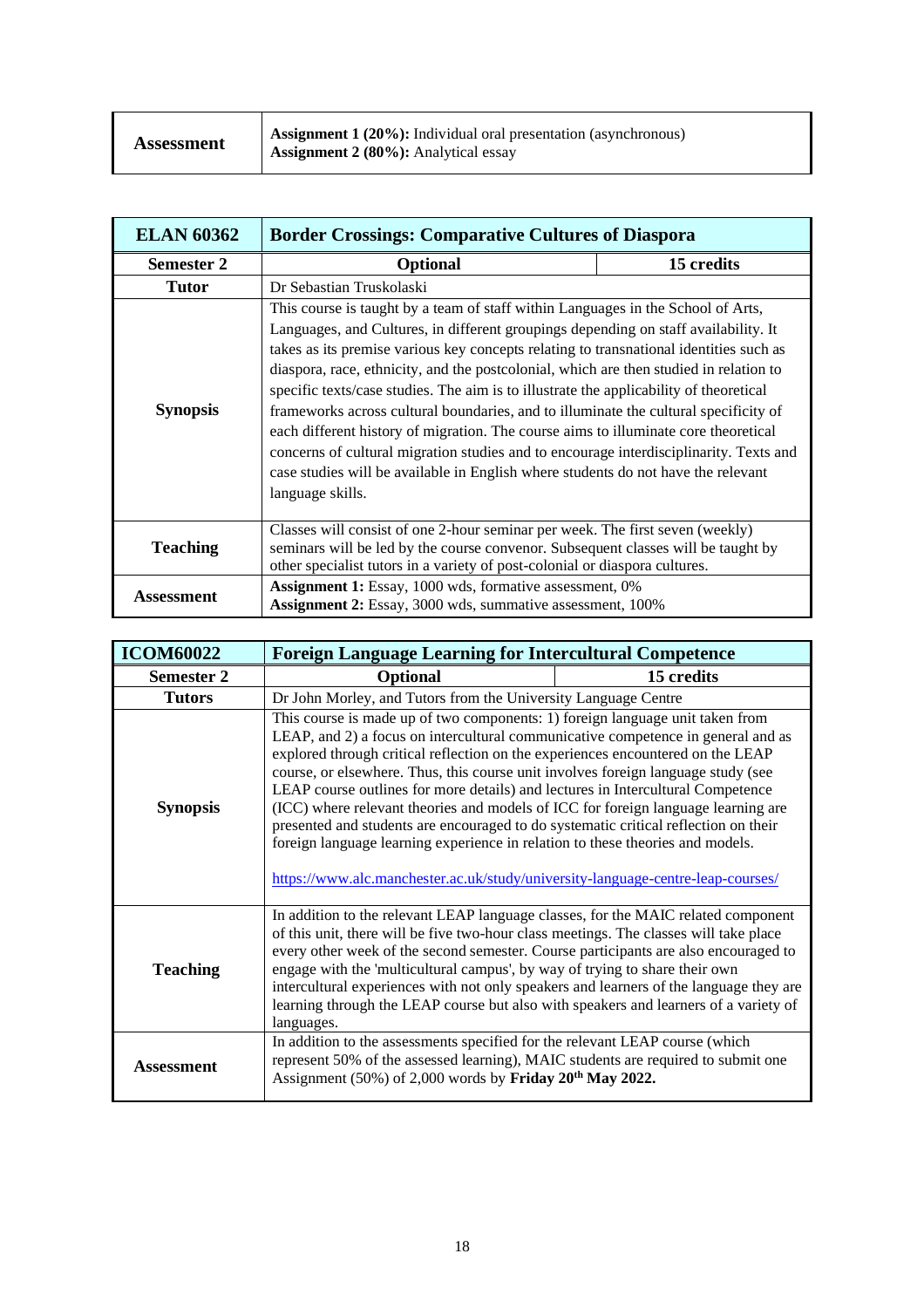# 4.2 Other Option Course Units

MAIC students may take two free options (30 credits) as part of the 75-credits of optional course units. A free option can be taken in either semester, typically from the menu of options available in the School of Arts, Languages & Cultures.

Further information on SALC course units can be obtained from: [My Manchester](https://my.manchester.ac.uk/)>Teaching>Course Unit Information Portlet

|  |  |  | Recommended Free Options (students may do a maximum of two free options, i.e. up to 30 credits) |
|--|--|--|-------------------------------------------------------------------------------------------------|
|--|--|--|-------------------------------------------------------------------------------------------------|

| Unit code        | Semester | Unit title                                                   | credits |
|------------------|----------|--------------------------------------------------------------|---------|
| <b>ENGL60461</b> |          | Postcolonial Literatures: Genres and Theories*               | 30      |
| <b>ELAN64001</b> |          | Introduction to Translation and Interpreting Studies         | 15      |
|                  |          | Race, Migration and Humanitarianism: Legacies of Slavery &   |         |
| <b>HIST65101</b> |          | Colonialism in the Modern World                              | 15      |
| <b>EDUC70322</b> | 2        | Equality, Diversity and Inclusion in International Education | 15      |
| <b>EDUC71232</b> | 2        | Intercultural Engagement at Work and in Communities          | 15      |
| <b>LALC61052</b> | 2        | Popular Music and Identity                                   | 15      |

**\*note that this course unit is worth 30 credits**

| <b>HIST65101</b>                                                                                                                                                                                                                                                                                                                                                                                                                                                                                                                                                                                                                                                                                                                                                                                                                                                                                                                                                                                                                                                                                                                                                                                                                                                                                                                                                                                                 | Race, Migration and Humanitarianism: Legacies of Slavery &<br><b>Colonialism in the Modern World</b>                                                                                                                                                                                                                                                                                                                                                                                                            |            |  |
|------------------------------------------------------------------------------------------------------------------------------------------------------------------------------------------------------------------------------------------------------------------------------------------------------------------------------------------------------------------------------------------------------------------------------------------------------------------------------------------------------------------------------------------------------------------------------------------------------------------------------------------------------------------------------------------------------------------------------------------------------------------------------------------------------------------------------------------------------------------------------------------------------------------------------------------------------------------------------------------------------------------------------------------------------------------------------------------------------------------------------------------------------------------------------------------------------------------------------------------------------------------------------------------------------------------------------------------------------------------------------------------------------------------|-----------------------------------------------------------------------------------------------------------------------------------------------------------------------------------------------------------------------------------------------------------------------------------------------------------------------------------------------------------------------------------------------------------------------------------------------------------------------------------------------------------------|------------|--|
| <b>Semester 1</b>                                                                                                                                                                                                                                                                                                                                                                                                                                                                                                                                                                                                                                                                                                                                                                                                                                                                                                                                                                                                                                                                                                                                                                                                                                                                                                                                                                                                | Optional                                                                                                                                                                                                                                                                                                                                                                                                                                                                                                        | 15 credits |  |
| <b>Tutor</b>                                                                                                                                                                                                                                                                                                                                                                                                                                                                                                                                                                                                                                                                                                                                                                                                                                                                                                                                                                                                                                                                                                                                                                                                                                                                                                                                                                                                     | Dr Kerry Pimblott                                                                                                                                                                                                                                                                                                                                                                                                                                                                                               |            |  |
| Encounters between European countries and the peoples of other regions of the<br>world have left a lasting impact on the world we live today. In the modern age,<br>interlocking phenomena such as colonial expansion and the trans-Atlantic slave<br>trade contributed to the rise of industrialized capitalism, potent racial ideologies,<br>Global North/South inequalities, unprecedented migrations of peoples, and a set<br>of new humanitarian discourses and movements for change.<br>This module explores the multiple legacies of slavery and colonialism within the<br>framework of postcolonial politics, emphasizing themes of race, migration, and<br>humanitarianism. The eighteenth and nineteenth centuries, it will be argued, have<br>fundamentally and violently transformed societies, cultures and peoples across<br>the world and raise critical questions therefore about our present: How do racial<br>categories which emerged under slavery and colonialism continue to shape<br><b>Synopsis</b><br>politics and culture? In what ways can our historical past account for the spread<br>and distribution of world populations and cultures today? To what extent has the<br>rise of humanitarianism cloaked new colonial relationships? How have challenges<br>posed by the postcolonial present reshaped dominant understandings of non-<br>European cultures in more recent times? |                                                                                                                                                                                                                                                                                                                                                                                                                                                                                                                 |            |  |
|                                                                                                                                                                                                                                                                                                                                                                                                                                                                                                                                                                                                                                                                                                                                                                                                                                                                                                                                                                                                                                                                                                                                                                                                                                                                                                                                                                                                                  | The course will engage with both theoretical and empirical approaches, and<br>students will be introduced to a range of textual, visual and oral primary sources<br>from across the world. In this the course will particularly benefit from the<br>existence of rich collections in Manchester and the North-West (e.g., the<br>International Slavery Museum, the Ahmed Iqbal Ullah Race Relations Resource<br>Centre and the Manchester Museum), which will lend local weight and relevance<br>to the module. |            |  |
| <b>Teaching</b>                                                                                                                                                                                                                                                                                                                                                                                                                                                                                                                                                                                                                                                                                                                                                                                                                                                                                                                                                                                                                                                                                                                                                                                                                                                                                                                                                                                                  | The course will be taught by means of three hour seminar sessions in one semester.<br>Students would be required to prepare on the basis of their readings of key historical<br>texts and documents – both primary and secondary – and discuss them during these<br>seminars. All students will be expected to participate in rigorous methodological as<br>well as historiographical discussions covering the relevant topics. The classroom                                                                   |            |  |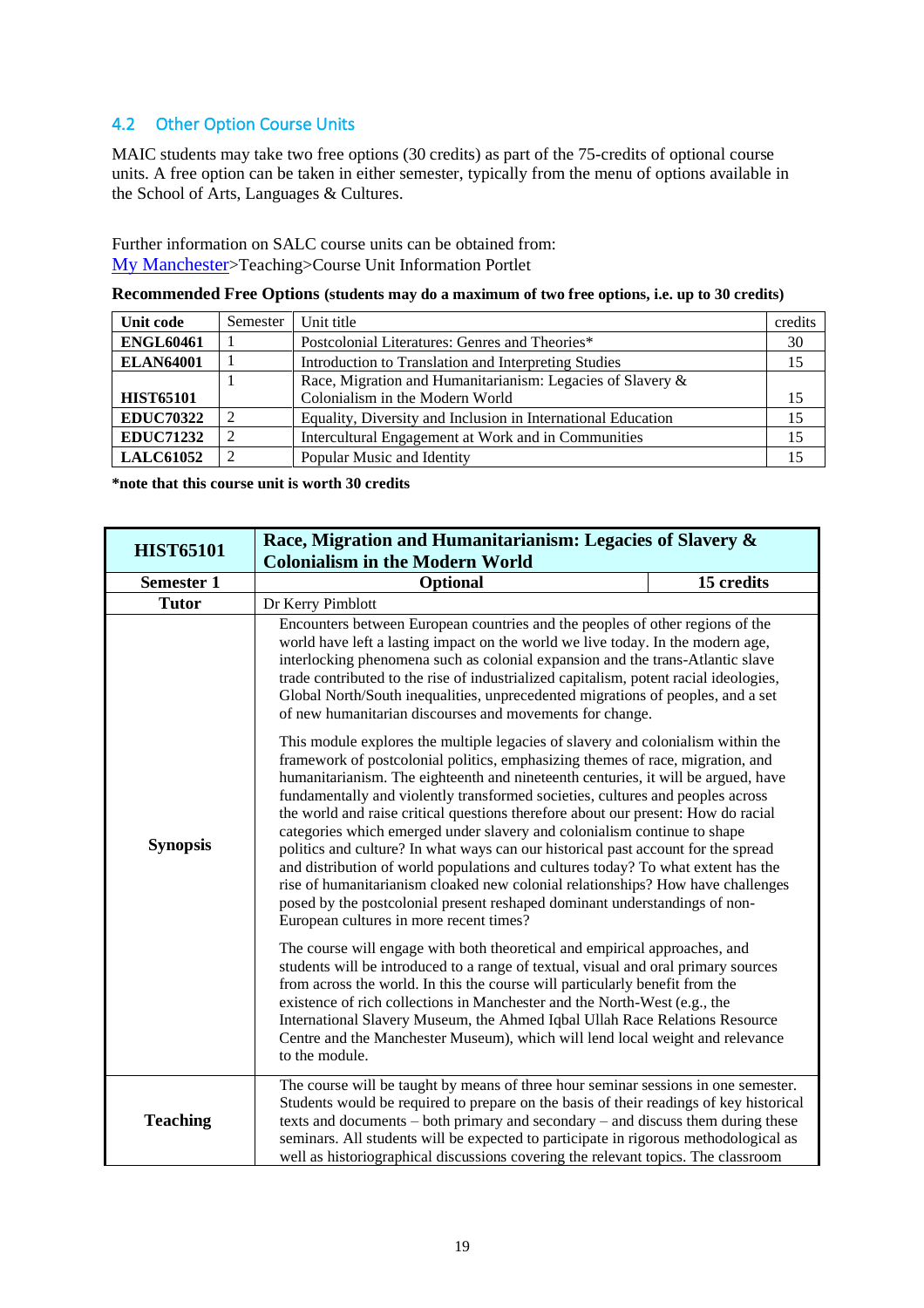|            | teaching will be supplemented by visits to local galleries, museums and archives for<br>object handling and study sessions. |
|------------|-----------------------------------------------------------------------------------------------------------------------------|
| Assessment | <b>Assignment 1:</b> (0%) Literature review (formative)<br><b>Assignment 2:</b> (100%) Essay (summative)                    |

| <b>ELAN64001</b>  | <b>Introduction to Translation and Interpreting Studies</b>                                                                                                                                                                                                                                                                                                                                                                                                                                                                                                                                                  |            |  |  |
|-------------------|--------------------------------------------------------------------------------------------------------------------------------------------------------------------------------------------------------------------------------------------------------------------------------------------------------------------------------------------------------------------------------------------------------------------------------------------------------------------------------------------------------------------------------------------------------------------------------------------------------------|------------|--|--|
| <b>Semester 1</b> | <b>Optional</b>                                                                                                                                                                                                                                                                                                                                                                                                                                                                                                                                                                                              | 15 credits |  |  |
| <b>Tutor</b>      | Dr Henry Jones                                                                                                                                                                                                                                                                                                                                                                                                                                                                                                                                                                                               |            |  |  |
| <b>Synopsis</b>   | This course unit will offer students the opportunity to study contemporary<br>theories of translation and interpreting from the 1960s until the present time.<br>A broad range of approaches will be studied, including:<br>linguistic approaches<br>systems approaches<br>sociological approaches<br>feminist approaches<br>postcolonial approaches.<br>A full course unit outline will be provided in class at the beginning of the<br>semester.                                                                                                                                                           |            |  |  |
| <b>Teaching</b>   | This unit will be delivered through $11 \times 50$ -minute weekly lectures and $11 \times$<br>50-minute weekly seminars.<br>Sessions and exercises in both parts will connect with existing literature in<br>translation and interpreting studies, as both examples and as the basis for<br>exercises and discussions where relevant.<br>This course also provides a foundation for MA writing in translation and<br>interpreting, using exercises and coursework to cover issues related to<br>academic writing, critical reading, and the integration of textual analysis with<br>other forms of analysis. |            |  |  |
| <b>Assessment</b> | <b>Assignment 1:</b> Critical review of 1000 words (30%)<br><b>Assignment 2:</b> Essay of 2,000 words (70%)                                                                                                                                                                                                                                                                                                                                                                                                                                                                                                  |            |  |  |

| <b>ENGL60461</b>  | <b>Postcolonial Literatures: Genres and Theories</b>                                                                                                                                                                                                                                                                                                                                                                                                                                                                                                                                                                                                                                                                                                                                                                                                                                                                                            |            |
|-------------------|-------------------------------------------------------------------------------------------------------------------------------------------------------------------------------------------------------------------------------------------------------------------------------------------------------------------------------------------------------------------------------------------------------------------------------------------------------------------------------------------------------------------------------------------------------------------------------------------------------------------------------------------------------------------------------------------------------------------------------------------------------------------------------------------------------------------------------------------------------------------------------------------------------------------------------------------------|------------|
| <b>Semester 1</b> | <b>Optional</b>                                                                                                                                                                                                                                                                                                                                                                                                                                                                                                                                                                                                                                                                                                                                                                                                                                                                                                                                 | 30 credits |
| Tutor             | Dr Robert Spencer                                                                                                                                                                                                                                                                                                                                                                                                                                                                                                                                                                                                                                                                                                                                                                                                                                                                                                                               |            |
| <b>Synopsis</b>   | This course seeks to explore the expanding field of postcolonial studies, with<br>particular emphasis on the worldwide and ongoing experiences of colonialism and<br>anti-colonialism. We will look at the politics of representation, space and location; at<br>debates about peripheral modernities and world literature; and at contemporary<br>political preoccupations with the state, the market, development, - the war on terror -,<br>class and asylum. We shall look at how works of literature and theory explore and<br>shape anti-colonial projects and in turn influence post-colonial politics. Our aim is to<br>clarify the meaning of the postcolonial by looking at a range of historical and<br>geographical contexts, examining both established and contemporary theoretical<br>debates in the field, and reading a broad selection of literary texts with close attention<br>to features of form, structure and language. |            |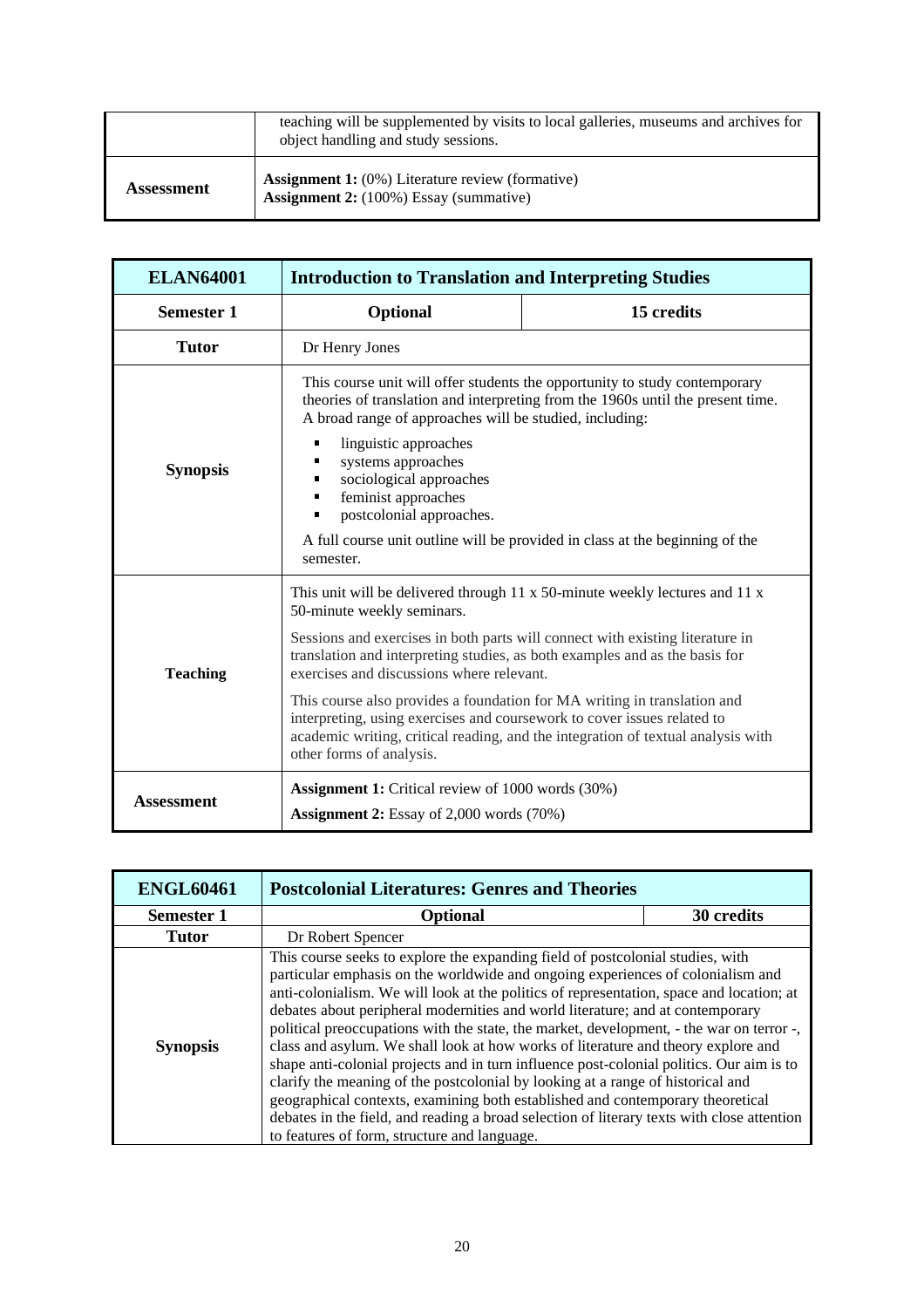| <b>Teaching</b> | Weekly seminars (33 hours across the semester) |
|-----------------|------------------------------------------------|
| Assessment      | <b>Assignment:</b> Written Assessment (100%)   |

| <b>LALC61052</b>  | <b>Popular Music and Identity</b>                                                                                                                                                                                                                                                                                                                                                                                                                                                                                                                                                                                                                                                                                                                                                                                                                                                                                                                                                                                                                                                                                                                                                                                                                                                                                                                                                                                                                          |            |  |
|-------------------|------------------------------------------------------------------------------------------------------------------------------------------------------------------------------------------------------------------------------------------------------------------------------------------------------------------------------------------------------------------------------------------------------------------------------------------------------------------------------------------------------------------------------------------------------------------------------------------------------------------------------------------------------------------------------------------------------------------------------------------------------------------------------------------------------------------------------------------------------------------------------------------------------------------------------------------------------------------------------------------------------------------------------------------------------------------------------------------------------------------------------------------------------------------------------------------------------------------------------------------------------------------------------------------------------------------------------------------------------------------------------------------------------------------------------------------------------------|------------|--|
| <b>Semester 2</b> | Optional                                                                                                                                                                                                                                                                                                                                                                                                                                                                                                                                                                                                                                                                                                                                                                                                                                                                                                                                                                                                                                                                                                                                                                                                                                                                                                                                                                                                                                                   | 15 credits |  |
| <b>Tutor</b>      | Dr Barbara Lebrun                                                                                                                                                                                                                                                                                                                                                                                                                                                                                                                                                                                                                                                                                                                                                                                                                                                                                                                                                                                                                                                                                                                                                                                                                                                                                                                                                                                                                                          |            |  |
| <b>Synopsis</b>   | This team-taught course unit is available as an option to all postgraduate students<br>of the School of Arts, Languages and Cultures. Its object of study is the expression<br>and representation of cultural identities through popular music, with changing<br>emphases on nation, ethnicity, gender and generation. Defined inclusively, popular<br>music allows us to examine and compare different music genres from the late 19th<br>century to the present, ranging across (depending on staff availability and<br>specialism) American blackface minstrelsy, Russian guitar-poetry, Spanish<br>flamenco, Latin American cumbia, French yéyé, and other genres. Popular music<br>is studied from the combined perspectives of artistic production and critical<br>reception, with primary material encompassing lyrics, music, performance, record<br>sleeves, fan response and reviews. The theoretical framework is interdisciplinary<br>and dependent on each case-study, mainly drawing from sociology, history,<br>ethnomusicology and area studies, while the concepts discussed incorporate those<br>of race, class, gender, diaspora, authenticity, consumerism, prestige, heritage, and<br>more. This unit also draws on the rich soundscape and music-playing facilities of<br>Manchester itself, and may include, depending on funding and risk assessment,<br>visits to local landmarks, guest talks, concerts and immersive fieldwork. |            |  |
| <b>Teaching</b>   | This unit will be taught through 11 x 80-minute weekly seminars. In a<br>combination of tutor-led and student-led seminars, key theoretical concepts are<br>deployed (e.g. race, class, diaspora, authenticity, commercialism, prestige,<br>nostalgia and heritage) and specific case-studies of popular music genres are used<br>to illustrate the use of these concepts.                                                                                                                                                                                                                                                                                                                                                                                                                                                                                                                                                                                                                                                                                                                                                                                                                                                                                                                                                                                                                                                                                 |            |  |
| <b>Assessment</b> | <b>Assignment 1:</b> Essay of 4,000 words on a music genre, national context and key<br>concept(s) chosen by the student (worth 100%).                                                                                                                                                                                                                                                                                                                                                                                                                                                                                                                                                                                                                                                                                                                                                                                                                                                                                                                                                                                                                                                                                                                                                                                                                                                                                                                     |            |  |

| <b>EDUC70322</b>  | <b>Equality, Diversity and Inclusion in International Education</b>                                                                                                                                                                                                                                                                  |            |  |
|-------------------|--------------------------------------------------------------------------------------------------------------------------------------------------------------------------------------------------------------------------------------------------------------------------------------------------------------------------------------|------------|--|
| <b>Semester 2</b> | <b>Optional</b>                                                                                                                                                                                                                                                                                                                      | 15 credits |  |
| Tutor             | Dr Susie Miles                                                                                                                                                                                                                                                                                                                       |            |  |
|                   | This course unit develops knowledge and understanding of responses to diversity in<br>education in a wide range of country contexts; and to reflect upon policies and<br>practices which promote equity in education internationally. It will introduce the<br>following content areas:                                              |            |  |
| <b>Synopsis</b>   | The role of education in international development;<br>٠<br>International frameworks for promoting Education for All;<br>٠<br>Disability, special educational need and inclusion;<br>٠<br>Intersectionality (poverty, gender, disability, language, class, race, ethnicity,<br>٠<br>sexuality) and social and educational exclusion; |            |  |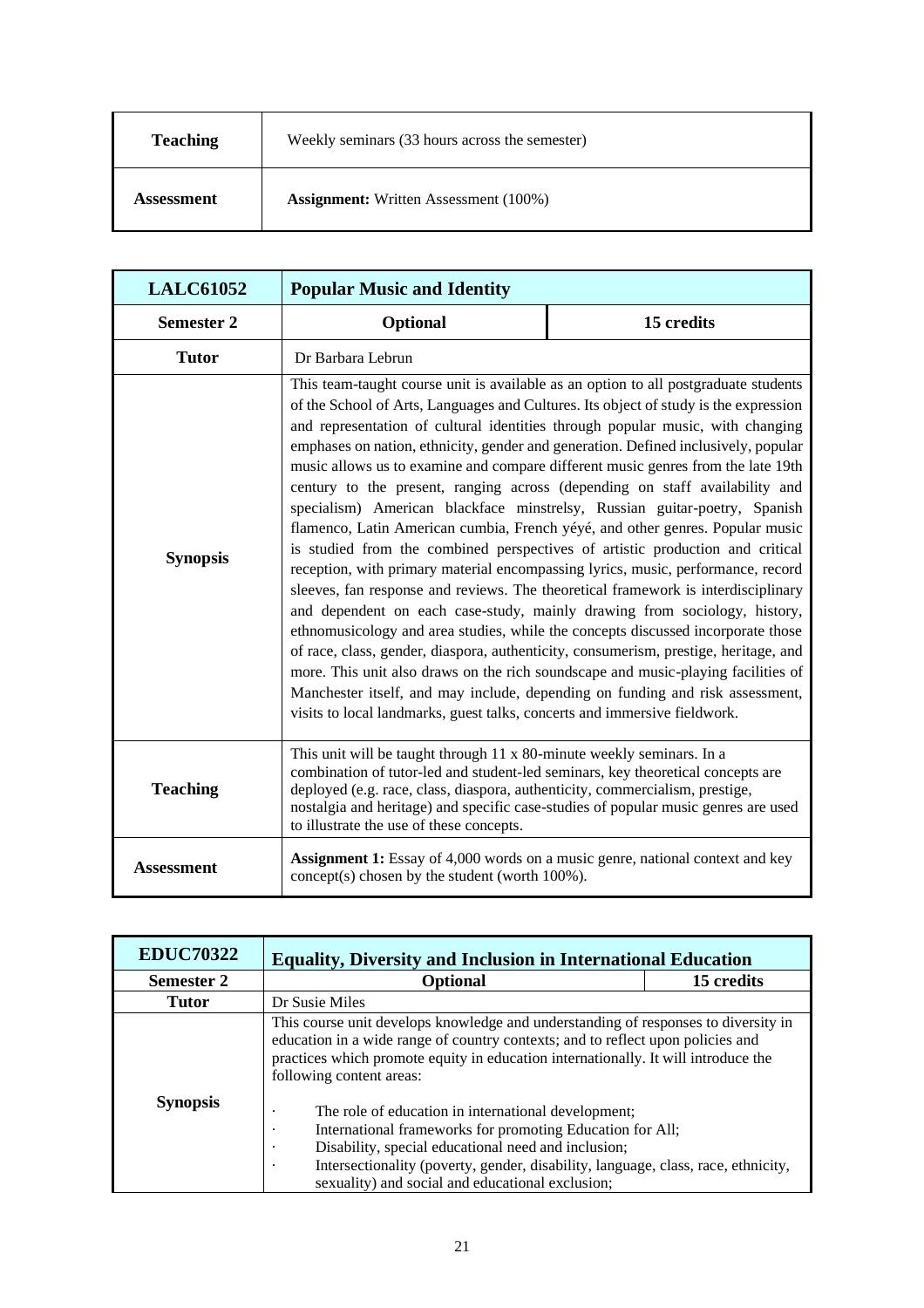|                 | Pedagogy, curriculum and democracy in post-conflict situations |  |
|-----------------|----------------------------------------------------------------|--|
| <b>Teaching</b> | 10 x 2 hour lectures, 1 x 2 hour seminar                       |  |
| Assessment      | <b>Assignment</b> ( $100\%$ ): one essay of 3,000 words        |  |

| <b>EDUC71232</b>  | <b>Intercultural Engagement at Work and in Communities</b>                                                                                                                                                                                                                                                                                                                                                                                                                                                                                                                                                                                                                                                                                                                                                                                                   |            |  |
|-------------------|--------------------------------------------------------------------------------------------------------------------------------------------------------------------------------------------------------------------------------------------------------------------------------------------------------------------------------------------------------------------------------------------------------------------------------------------------------------------------------------------------------------------------------------------------------------------------------------------------------------------------------------------------------------------------------------------------------------------------------------------------------------------------------------------------------------------------------------------------------------|------------|--|
| <b>Semester 2</b> | Optional                                                                                                                                                                                                                                                                                                                                                                                                                                                                                                                                                                                                                                                                                                                                                                                                                                                     | 15 credits |  |
| <b>Tutor</b>      | <b>TBC</b>                                                                                                                                                                                                                                                                                                                                                                                                                                                                                                                                                                                                                                                                                                                                                                                                                                                   |            |  |
|                   | The unit will examine learning from critical reflection on experience of intercultural<br>engagement practices in community and/or educational settings. Intercultural<br>interactions within organisations and their engagement with communities will be<br>analysed and evaluated in relation to intercultural and community development<br>frameworks. Methods of identifying and analysing organisational and community<br>cultures as well as evidencing experience and learning will also be considered.<br>This unit aims to:                                                                                                                                                                                                                                                                                                                         |            |  |
| <b>Synopsis</b>   | examine critical reflection, experiential learning and community<br>engagement theories and frameworks and their application to intercultural<br>practice;<br>support students to undertake a short-term project or observations in suitable<br>educational or community organisation(s) engaging with communities;<br>provide structures for students to analyse, evaluate and evidence their<br>learning from this experience that will enhance their understanding of<br>intercultural practice and employability                                                                                                                                                                                                                                                                                                                                         |            |  |
| <b>Teaching</b>   | Tutor facilitated full group sessions will introduce some theories and frameworks for<br>analysing intercultural engagement, critical reflection on experience and types and<br>levels of participation. With a high level of participation expected, students will<br>consider a range of real life scenarios and discuss potential responses that may be<br>encountered in order to identify good intercultural engagement and socially<br>responsible practice as well as how they may be analysed.<br>Students will be supported in identifying suitable opportunities to experience<br>intercultural educational and/or community organisational practice within the Greater<br>Manchester area. Distance students would need to identify their own arrangements.<br>Students will engage with these organisation(s) for a minimum total of 35 hours to |            |  |
| <b>Assessment</b> | observe intercultural practice and/or contribute to the organisation through<br>negotiating to undertake a useful project or other supportive activities depending on<br>individual and organisational needs and capacities.<br>Weekly reflective work and a summative written assignment.                                                                                                                                                                                                                                                                                                                                                                                                                                                                                                                                                                   |            |  |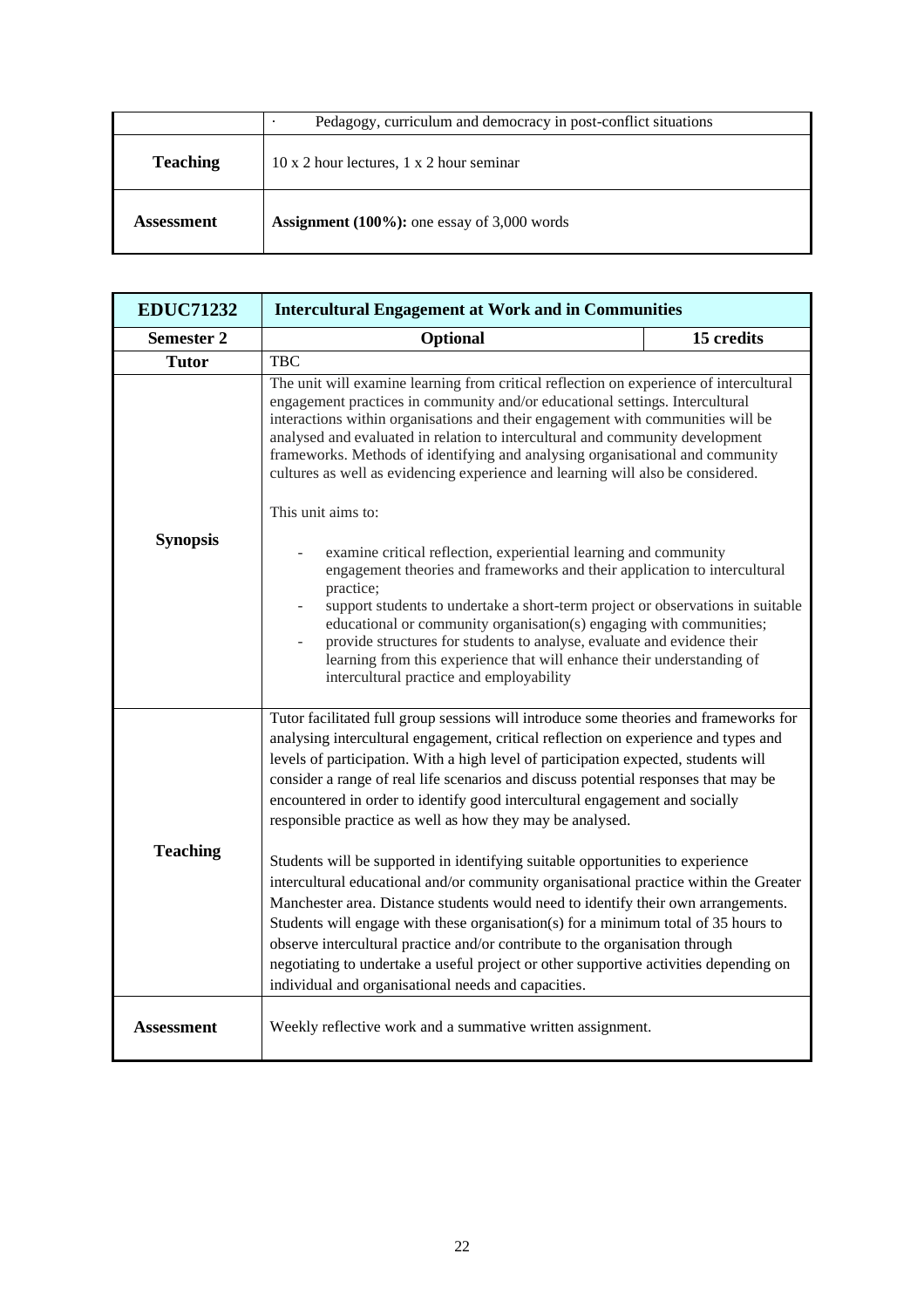# Appendix: Assessment Descriptors A1. Assessment Criteria for Essay-based Assignments

#### **Marks below 30%**

The work fails to provide a competent description of the topic, and falls far short of a competent discussion. It is poorly structured and has no coherent argument. The style and presentation are so poor as to seriously impair communication and there is no evidence that the principles applicable to academic writing in the Humanities have been understood. The candidate may be permitted to resubmit (once only) and attempt to rectify faults identified if they wish to achieve a pass at Diploma or Master's level.

#### **Marks 30-39%**

The work is almost wholly descriptive. It displays no awareness at all of theoretical or critical ideas such as those learned on the core course units. It displays some potential to move from description to discussion of the topic and to structure a basic argument derived from this descriptive approach but it fails to achieve this in clearly identifiable respects. The style and presentation are poor. There is little evidence that the principles applicable to academic writing in Humanities have been understood, but communication is maintained. The candidate may be permitted to resubmit (once only) and attempt to rectify faults identified if they wish to achieve a pass at Diploma or Master's level.

#### **Marks 40-49%**

The work provides a superficial discussion of the topic but remains predominantly descriptive. It demonstrates a basic grasp of the topic but is lacking in critical or analytical insight in general. It reveals a very limited awareness of theoretical or critical ideas such as those learned on the core course units, and no attempt is made to use such ideas in practice. An identifiable argument is discernible but this is poorly and inconsistently sustained. The style and presentation exhibit a large number of errors but there is some evidence that the principles applicable to academic writing in the Humanities have been understood. The candidate may be permitted to resubmit (once only) and attempt to rectify faults identified if they wish to achieve a pass at Master's level.

#### **Marks 50-59%**

The work demonstrates a reasonable understanding of the topic and can discuss it competently even if it is not able to develop complex ideas in relation to this topic. There is an awareness of critical or theoretical ideas such as those learned on the core course units accompanied by limited attempts to use them in practice. The approach is generally unambitious, but a coherently structured argument is in place and there is an awareness of relevant secondary literature. The work exhibits a certain number of errors of style and presentation but an adherence to the principles applicable to academic writing in Humanities is predominant.

#### **Marks 60-69%**

The work demonstrates thorough understanding of the topic, and provides a good discussion of it with appropriate examples. The work shows an awareness of critical or theoretical ideas such as those learned on the core course units, supported by a sustained ability to use these ideas relevantly in critical practice. The argument will be clearly structured and the student has begun to develop new ideas on the texts or objects of study, revealing an ability to critically evaluate existing research in the area. There are few errors in style and presentation and the work demonstrates that the principles applicable to academic writing in the Humanities have been fully understood.

#### **Marks 70-79%**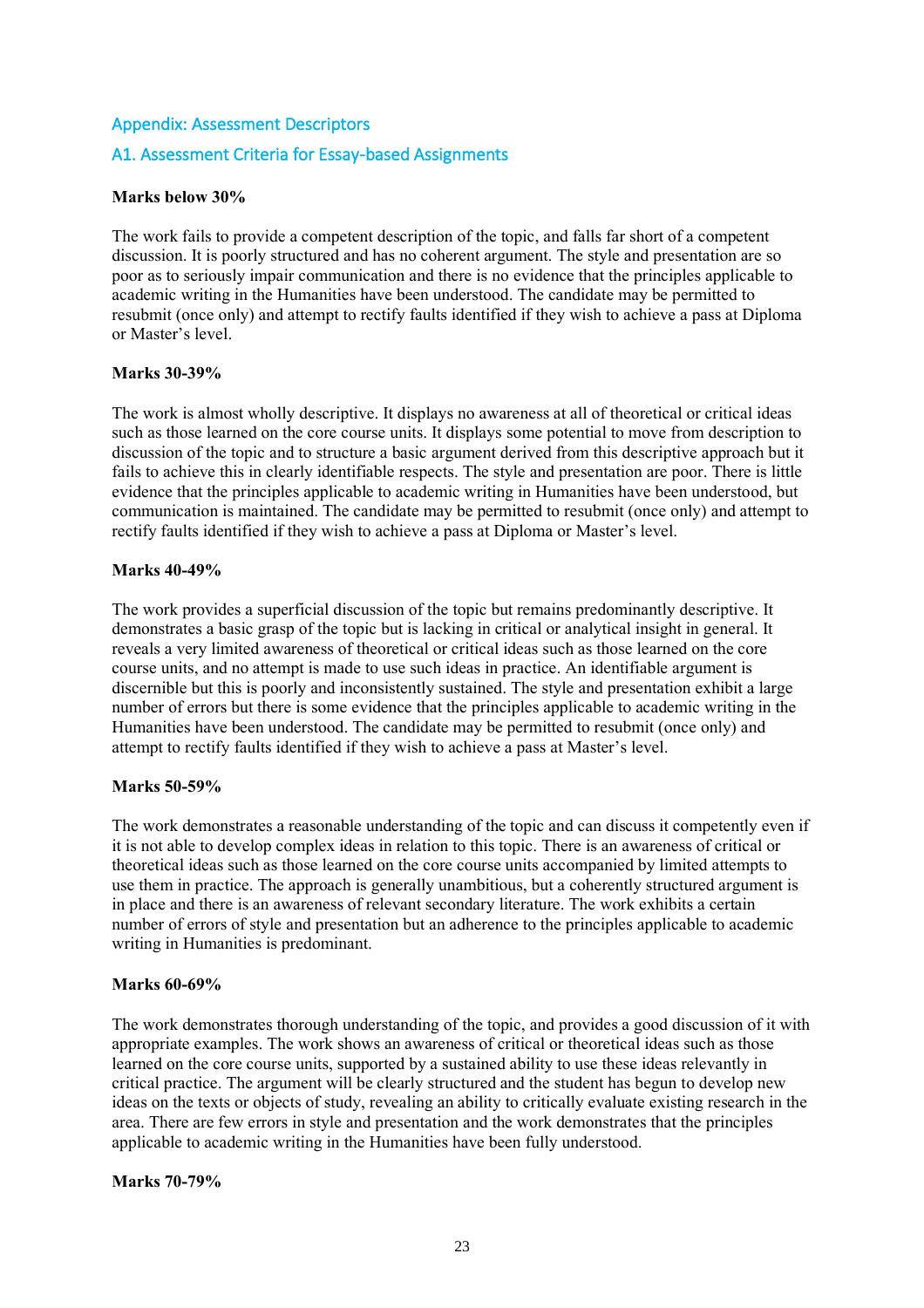The work demonstrates a sophisticated grasp of the topic supporting critical analysis with pertinent examples. An in depth awareness of critical or theoretical ideas such as those learned on the core course units is relevantly applied in critical practice. The work is based on wide reading in a range of source materials and shows clear originality. The work goes well beyond the mere exposition of ideas, providing a consistently sustained and lucid argument. It demonstrates the ability to critically evaluation existing research on the object of study in a confident, directed manner giving evidence of very strong potential to complete a research degree successfully. There are no substantial or recurrent errors in style and presentation and the work demonstrates that the principles applicable to academic writing in the Humanities have been fully understood and internalised as good practice.

#### **Marks above 80%**

The work shows extensive knowledge of both the topic and the academic context(s) in which it is applied, such that it begins to make a significant contribution at the forefront of scholarship in the given field. A complex, original and relevant application of critical or theoretical ideas such as those learned on the core course unit is demonstrated in critical practice. There is clear evidence of an ability to critically evaluate existing research on the object of study as the basis for identifying and defining new fields of research. The work demonstrates considerable originality and is of publishable or near-publishable quality. The style and presentation are virtually faultless.